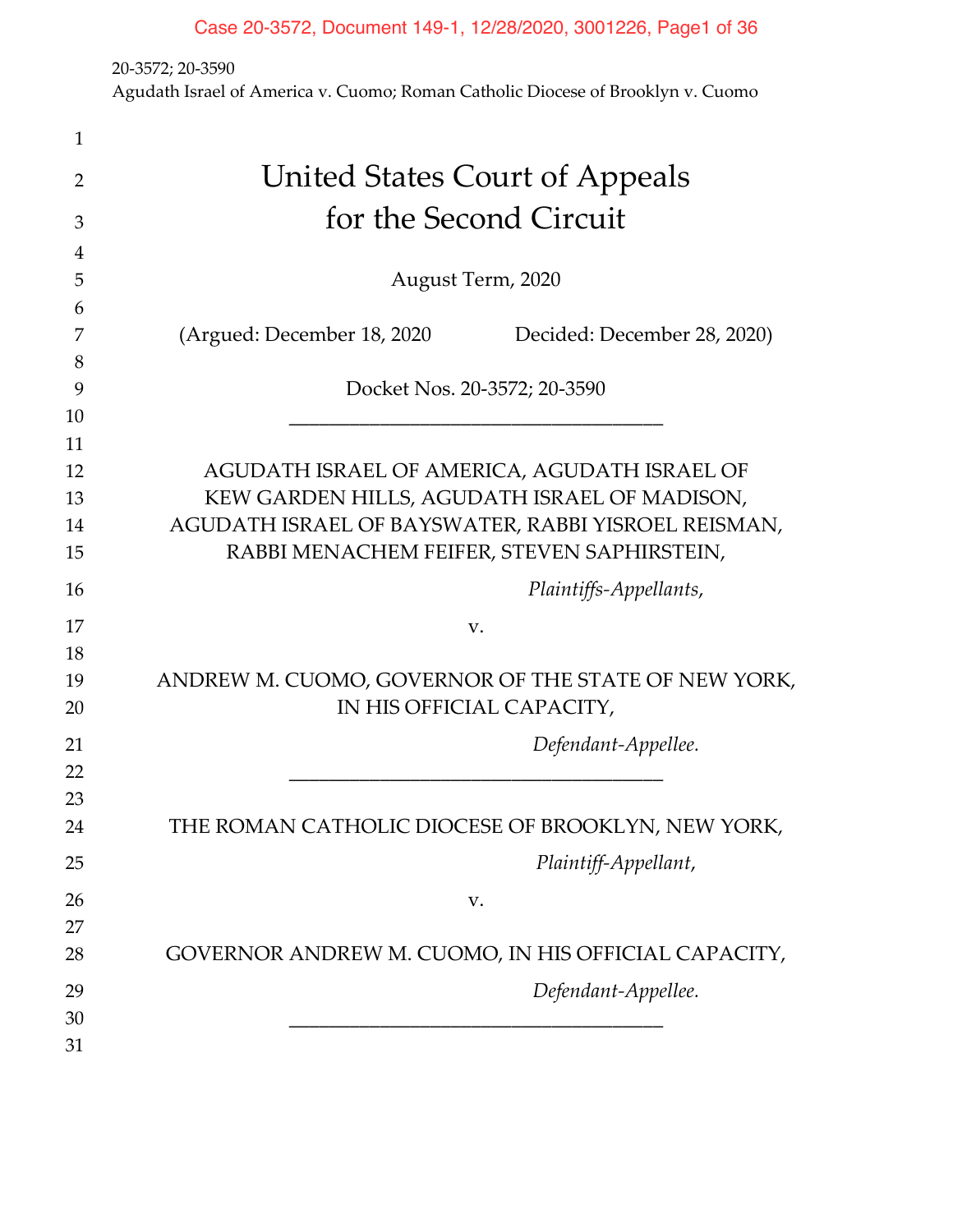Before:

 $\frac{1}{2}$ 

LIVINGSTON, *Chief Judge*, PARK and MENASHI, *Circuit Judges*.

 On October 6, 2020, in response to an increase in COVID-19 cases, Governor Cuomo issued Executive Order 202.68 (the "Order"), which, among other things, limits the maximum allowable occupancy in "houses of worship" in certain zones to 10 or 25 people. Appellants Roman Catholic Diocese of Brooklyn (the "Diocese") and Agudath Israel of America ("Agudath Israel") seek to enjoin the Governor from enforcing the 10- and 25-person capacity limits. They argue the Order violates the Free Exercise Clause of the First Amendment. The United States District Court for the Eastern District of New York (Matsumoto, *J.*, & Garaufis, *J.*) denied their motions for a preliminary injunction.

 Appellants moved for injunctions pending appeal, which a divided motions panel of this Court denied. Appellants then sought injunctive relief from the United States Supreme Court, which granted writs of injunction prohibiting the Governor from enforcing the Order's 10- and 25-person capacity limits pending disposition of this appeal. *See Roman Cath. Diocese of Brooklyn v. Cuomo*, 141 S. Ct. 63 (2020); *Agudath Israel v. Cuomo*, No. 20A90, 2020 WL 6954120 (U.S. Nov. 25, 2020). The Supreme Court found that Appellants were likely to succeed on the merits, applying strict scrutiny to the Order because it is not neutral on its face and imposes greater restrictions on religious activities than on other activities the Governor considers "essential."

26 In light of the Supreme Court's decision, we hold that the Order's regulation of "houses of worship" is subject to strict scrutiny and that its fixed capacity limits are not narrowly tailored to stem the spread of COVID-19. Appellants have established irreparable harm caused by the fixed capacity limits, and the public interest favors granting injunctive relief.

 With respect to the Diocese's appeal, No. 20-3590, we REVERSE and REMAND with directions for the district court to issue a preliminary injunction prohibiting the Governor from enforcing the Order's 10- and 25-person capacity limits. With respect to Agudath Israel's appeal, No. 20-3572, we REVERSE in part and REMAND for the issuance of a preliminary injunction as to those fixed capacity limits. We also VACATE the district court's denial of Agudath Israel's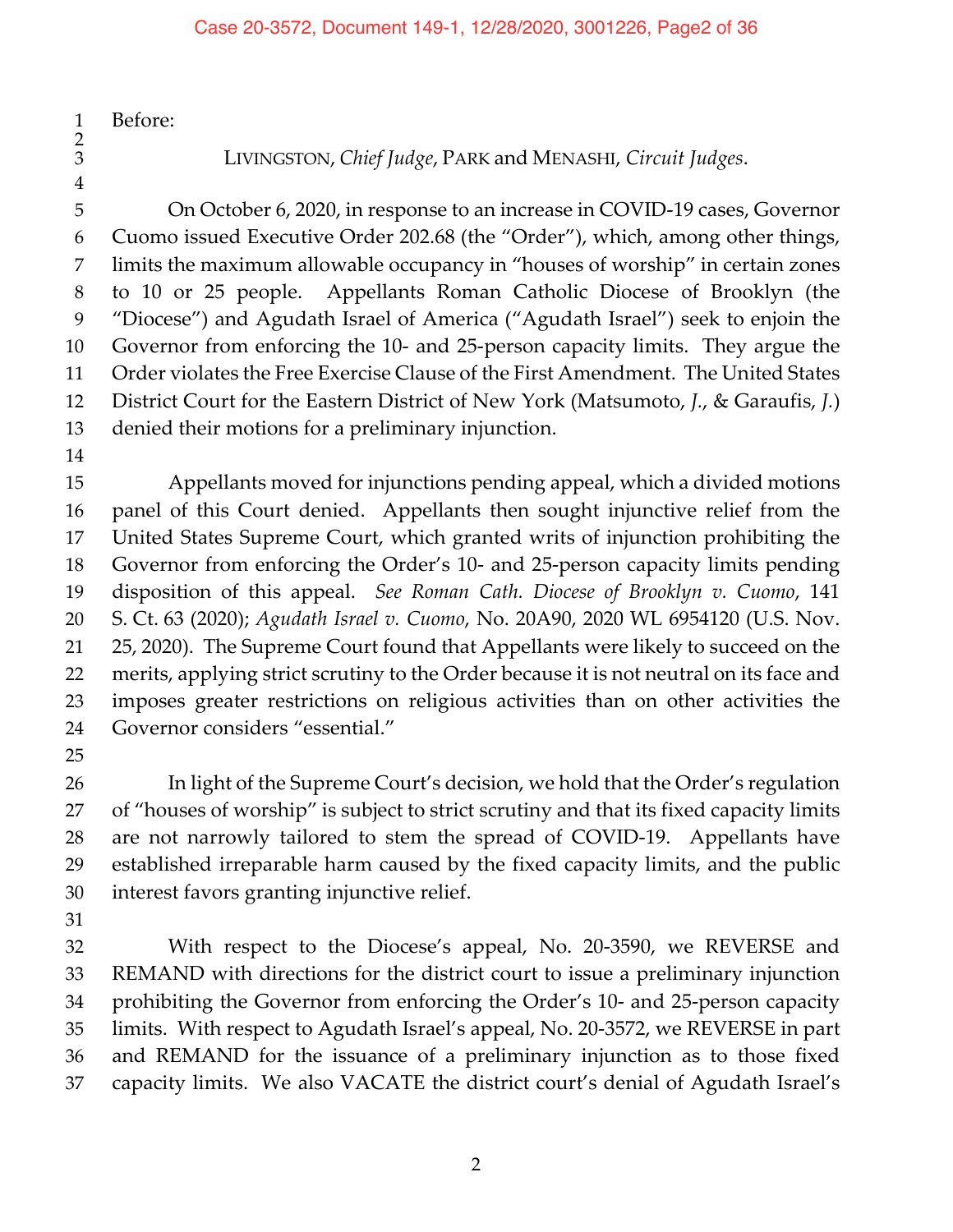| $\mathbf{1}$ | motion for a preliminary injunction as to the Order's 25% and 33% capacity limits,   |
|--------------|--------------------------------------------------------------------------------------|
| 2            | and REMAND for the district court to determine in the first instance whether those   |
| 3            | limits should be enjoined in light of the Supreme Court's decision and this opinion. |
| 4            |                                                                                      |
| 5            | AVI SCHICK (W. Alex Smith, Misha Tseytlin,                                           |
| 6            | on the brief), Troutman Pepper Hamilton                                              |
|              | Sanders LLP, New York, NY & Chicago, IL,                                             |
| 8            | for Plaintiffs-Appellants in 20-3572.                                                |
| 9            |                                                                                      |
| 10           | RANDY M. MASTRO (Akiva Shapiro, William                                              |
| 11           | J. Moccia, Lee R. Crain, on the brief), Gibson,                                      |
| 12           | Dunn & Crutcher LLP, New York, NY, for                                               |
| 13           | Plaintiff-Appellant in 20-3590.                                                      |
| 14           |                                                                                      |
| 15           | BRIAN D. GINSBERG (Barbara D. Underwood,                                             |
| 16           | Solicitor General, Andrea Oser, Deputy                                               |
| 17           | General, Dustin J. Brockner,<br>Solicitor                                            |
| 18           | Assistant Solicitor General, on the brief), for                                      |
| 19           | Letitia James, Attorney General of the State                                         |
| 20           | of New York, Albany, NY, for Defendant-                                              |
| 21           | Appellee in 20-3572 & 20-3590.                                                       |
| 22           |                                                                                      |
|              |                                                                                      |

PARK, *Circuit Judge*:

 In response to the COVID-19 pandemic, the Governor of New York issued an executive order limiting the maximum allowable occupancy in "houses of worship" in certain "zones" to 10 or 25 people. Other businesses that the Governor considers to be "essential," however, face no such restrictions. Appellants Roman Catholic Diocese of Brooklyn (the "Diocese") and Agudath Israel of America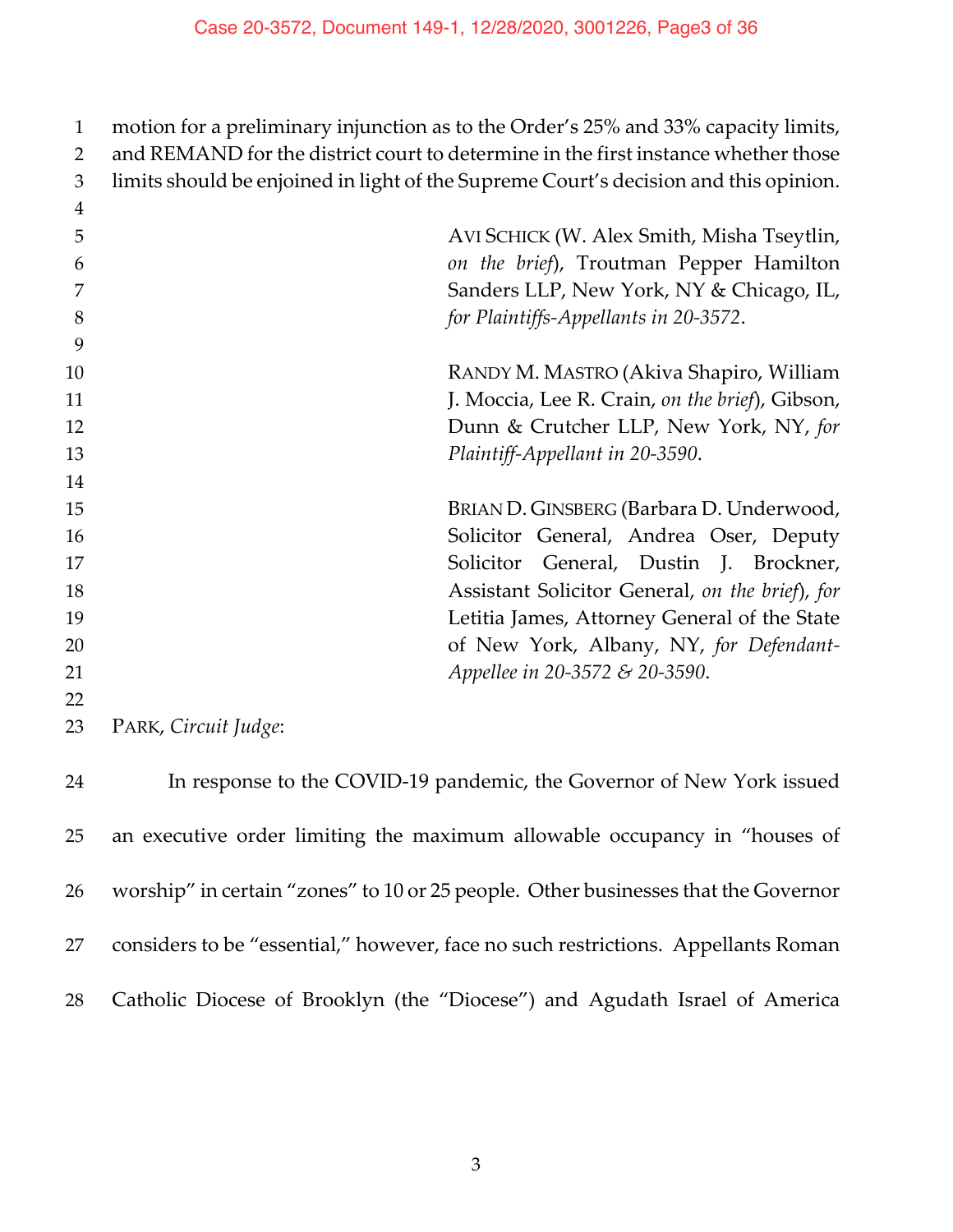| $\mathbf{1}$ | ("Agudath Israel") seek to enjoin the Governor from enforcing the capacity limits,     |
|--------------|----------------------------------------------------------------------------------------|
| 2            | which they allege violate the Free Exercise Clause of the First Amendment.             |
| 3            | The Supreme Court already found that Appellants have made "a strong                    |
| 4            | showing" that their claim is likely to prevail. See Roman Cath. Diocese of Brooklyn v. |
| 5            | Cuomo, 141 S. Ct. 63, 66 (2020). We agree. The Governor's order is subject to strict   |
| 6            | scrutiny because it is not neutral on its face and imposes greater restrictions on     |
| 7            | religious activities than on secular ones. We thus REVERSE and REMAND in part,         |
| 8            | directing the district courts to enjoin the Governor from enforcing the Order's 10-    |
| 9            | and 25-person capacity limits. We VACATE and REMAND in part for the district           |
| 10           | court to determine in the first instance whether the 25% and 33% capacity limits       |
| 11           | can satisfy strict scrutiny.                                                           |
| 12           | <b>I. BACKGROUND</b>                                                                   |
| 13           | <b>COVID-19 and the Governor's Response</b><br>А.                                      |
| 14           | More than 36,000 New Yorkers have died from COVID-19, and New York                     |
| 15           | has had the second-highest number of deaths per capita of any state. <sup>1</sup> On   |
| 16           | March 7, 2020, Governor Cuomo declared a disaster emergency in the State, which        |
| 17           | allows him to exercise extraordinary executive powers. See N.Y. Exec. Law § 28.        |

 *United States COVID-19 Cases & Deaths by State*, Ctrs. for Disease Control & Prevention, https://covid.cdc.gov/covid-data-tracker (updated Dec. 26, 2020).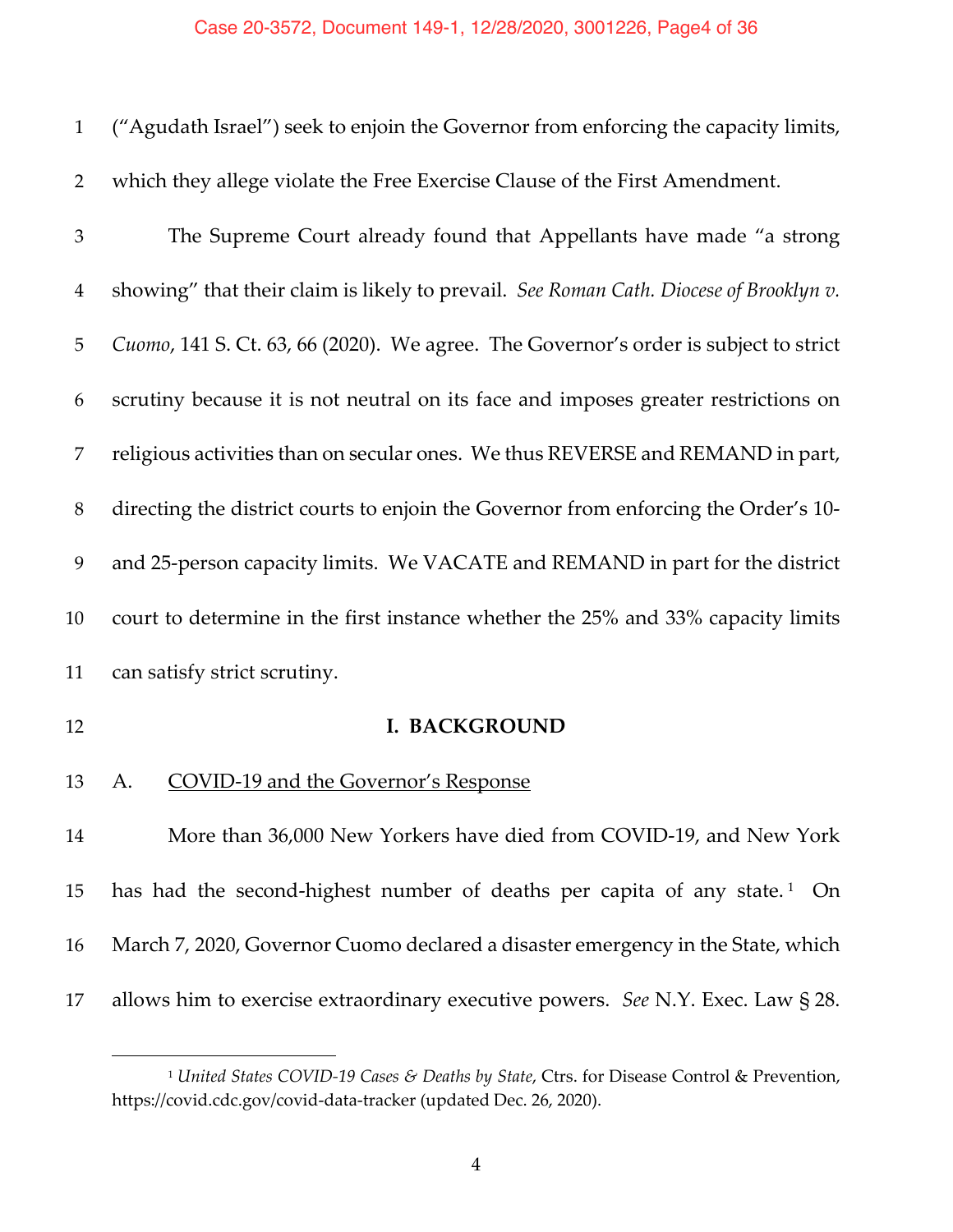## Case 20-3572, Document 149-1, 12/28/2020, 3001226, Page5 of 36

| $\mathbf{1}$   | He can "temporarily suspend any statute, local law, ordinance, or orders, rules or        |
|----------------|-------------------------------------------------------------------------------------------|
| $\overline{2}$ | regulations, or parts thereof, of any agency," and can "issue any directive               |
| 3              | necessary to cope with the disaster." <i>Id.</i> § 29-a. Suspensions and directives under |
| $\overline{4}$ | this law expire after 30 days, but the Governor may renew them an unlimited               |
| 5              | number of times. Id. The legislature of New York can terminate suspensions and            |
| 6              | directives "by concurrent resolution," but the Governor's actions pursuant to             |
| 7              | Executive Law § 29-a do not otherwise require legislative consultation or approval.       |
| 8              | Id.                                                                                       |
| 9              | Governors have historically exercised this emergency authority in a limited               |
| 10             | and localized manner, most often in response to natural disasters such as severe          |
| 11             | storms or flooding. <sup>2</sup> Governor Cuomo's executive orders during the COVID-19    |

pandemic, however, have been unprecedented in their number, breadth, and

duration. From March to December 2020, he has issued almost 90 executive orders

 *See, e.g.*, N.Y. Exec. Order 195 (May 20, 2019) (declaring disaster emergency in specified counties due to "high water levels on Lake Ontario and the St. Lawrence River . . . causing the potential for lakeshore flooding, widespread erosion, and water damage"); N.Y. Exec. Order 193 (Jan. 19, 2019) (same, due to a "severe winter storm").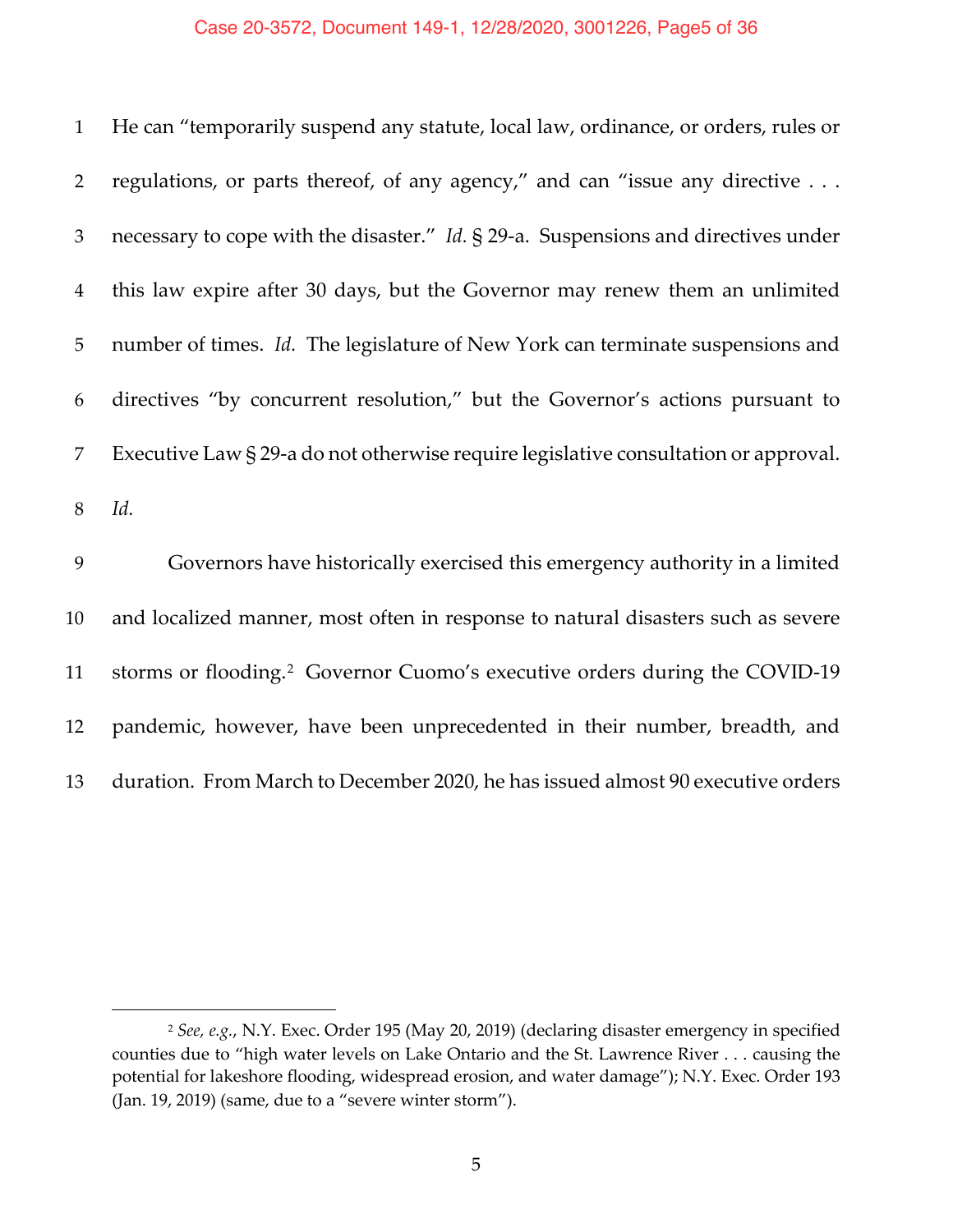#### Case 20-3572, Document 149-1, 12/28/2020, 3001226, Page6 of 36

| $\mathbf{1}$   | relating to the pandemic. <sup>3</sup> Those orders affect nearly every aspect of life in the |
|----------------|-----------------------------------------------------------------------------------------------|
| $\overline{2}$ | State, including restrictions on activities like private gatherings and travel. <sup>4</sup>  |
| 3              | <b>Executive Order 202.68</b><br>B.                                                           |
| $\overline{4}$ | In response to a rise in COVID-19 cases in certain "hot spots" in the State,                  |
| 5              | on October 6, 2020, the Governor issued Executive Order 202.68 (the "Order"), the             |
| 6              | source of the restrictions challenged here. <sup>5</sup> The Order authorizes the New York    |
| 7              | State Department of Health to "determine areas in the State that require enhanced             |
| 8              | public health restrictions," classifying those areas as red, orange, or yellow zones,         |
| 9              | and imposes zone-specific restrictions on various activities.                                 |
| 10             | In red zones, the Order prohibits all "[n]on-essential gatherings," requires                  |
| 11             | all "non-essential businesses" to "reduce in-person workforce by 100%," and                   |
| 12             | allows restaurants to remain open "for takeout or delivery only." The Order                   |

<sup>3</sup> *See Executive Orders*, Off. of the Governor, https://www.governor.ny.gov/executiveorders (last visited Dec. 27, 2020). By comparison, the Governor averaged around 35 executive orders per year in the preceding five years. *See id.*

<sup>4</sup> *See, e.g.*, N.Y. Exec. Order 202.6 (Mar. 18, 2020) (ordering certain employers to "reduce [their] in-person workforce at any work locations by 50%"); N.Y. Exec Order 205.2 (Oct. 31, 2020) (requiring certain "travelers entering New York" from a non-contiguous state to "quarantine for a period of 14 days").

<sup>5</sup> Executive Order 202.68 was in effect through November 5, 2020. On November 3, 2020, the Governor extended the restrictions contained in Executive Order 202.68 through December 3, 2020. *See* N.Y. Exec. Order 202.72 (Nov. 3, 2020). And on December 2, 2020, the Governor again extended the restrictions through January 1, 2021. *See* N.Y. Exec. Order 202.79 (Dec. 2, 2020).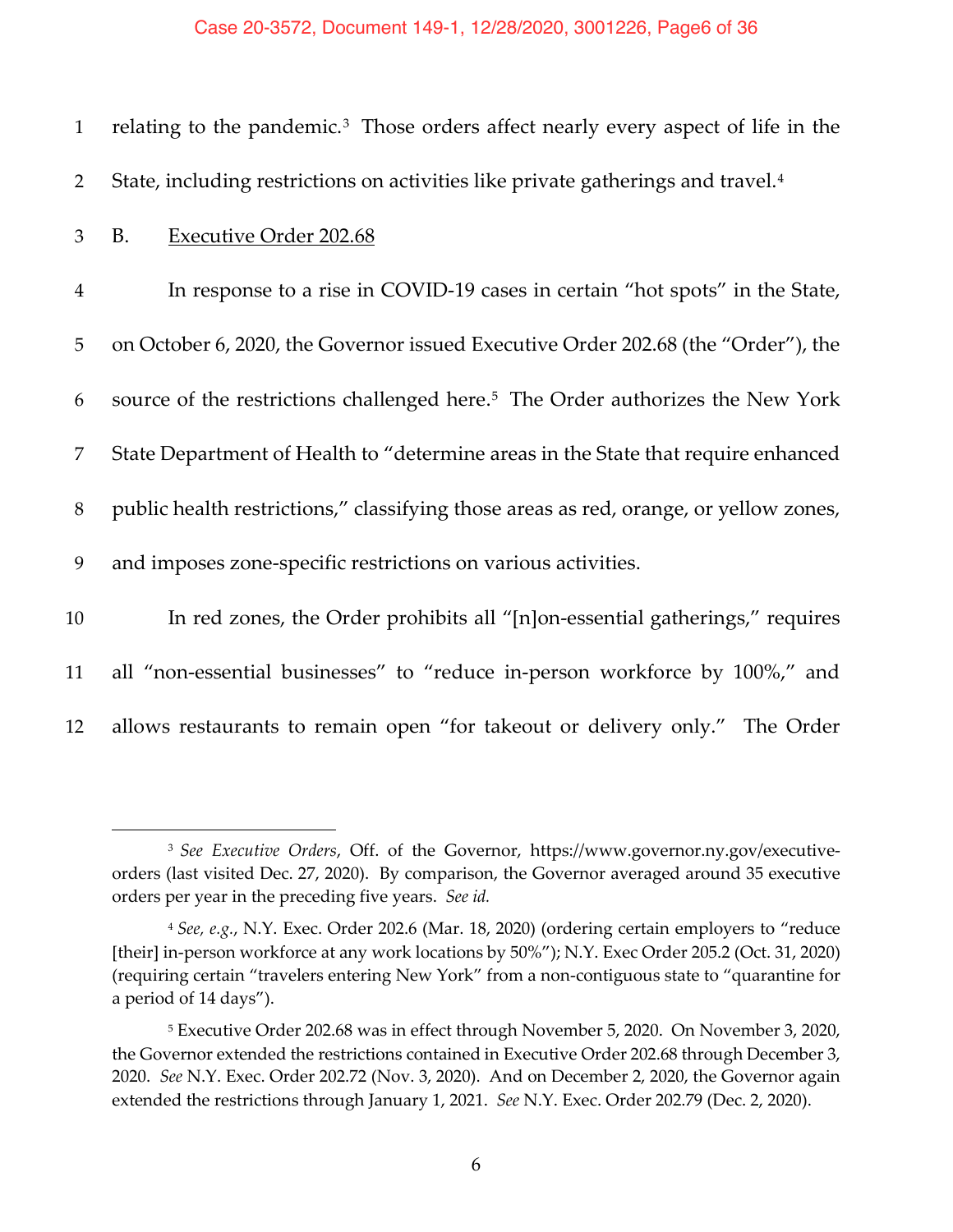#### Case 20-3572, Document 149-1, 12/28/2020, 3001226, Page7 of 36

 imposes no additional restrictions or limitations on other businesses or gatherings, 2 however, and schools may continue in-person instruction.<sup>6</sup> The Order specifies only one other category of entities in red zones: "[H]ouses of worship," which are subject to a capacity limit of "25% of maximum occupancy or 10 people, whichever is fewer."

 In orange zones, the Order limits "[n]on-essential gatherings" to 10 people and directs the closure of "certain non-essential businesses, for which there is a higher risk associated with the transmission of the COVID-19 virus," such as gyms and tattoo parlors. Restaurants may "provide outdoor service," all other businesses are again free to operate without additional restrictions other than those imposed by previous orders, and schools may remain open for in-person instruction, subject again to testing requirements. Again, "houses of worship" in orange zones are separately identified and subject to a capacity limit of "33% of maximum occupancy or 25 people, whichever is fewer."

<sup>&</sup>lt;sup>6</sup> "Essential" businesses are subject to a 50% occupancy cap under earlier imposed restrictions. The Order originally directed the closure of schools in red and orange zones, but was later modified to allow schools to "conduct in-person instruction . . . subject to compliance with guidance and directives of the Department of Health," including rigorous testing requirements. *See* N.Y. Exec. Order 202.79 (Dec. 2, 2020).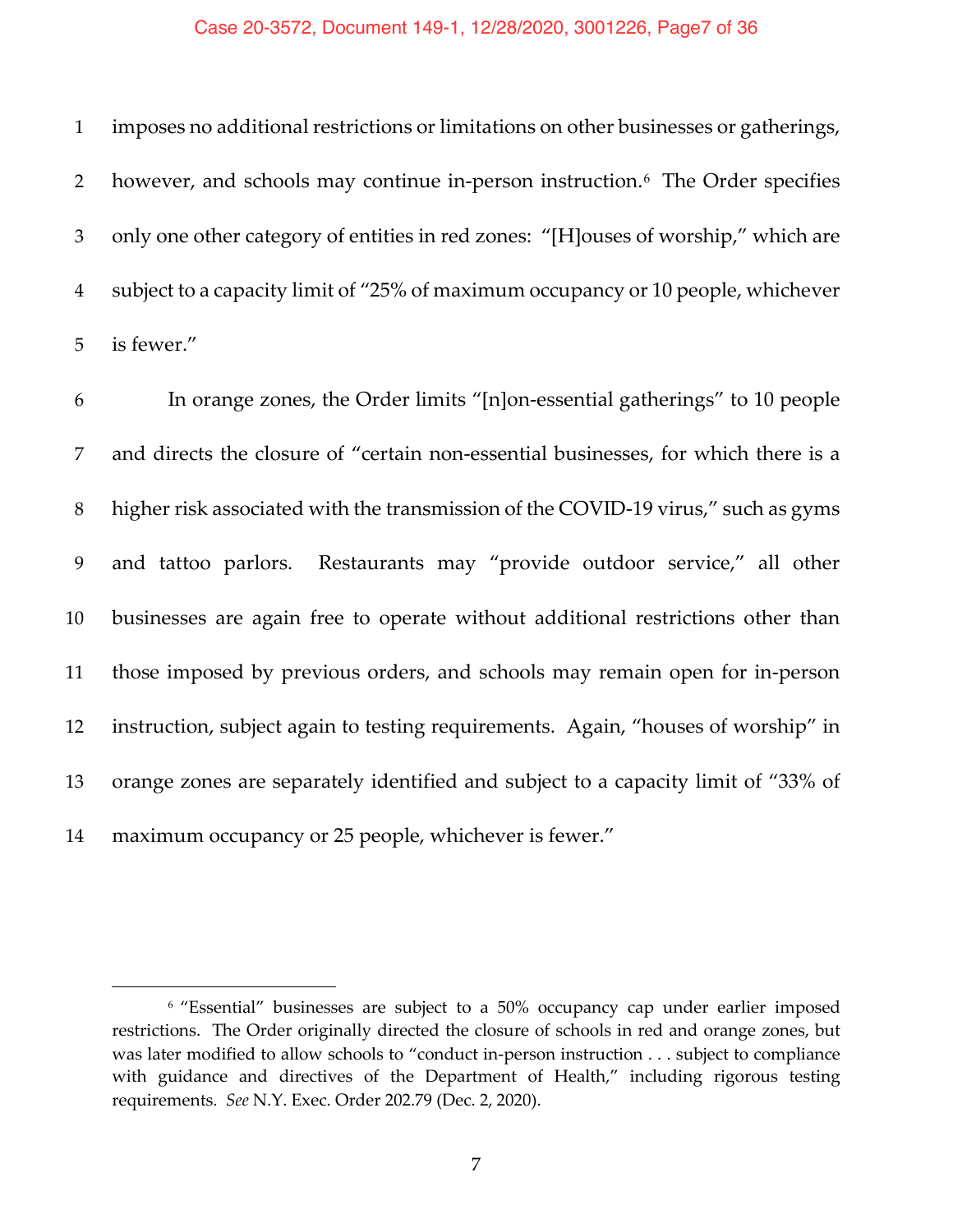#### Case 20-3572, Document 149-1, 12/28/2020, 3001226, Page8 of 36

| $\mathbf{1}$   | In yellow zones, which are not at issue here, the Order limits "[n]on-                        |
|----------------|-----------------------------------------------------------------------------------------------|
| $\overline{2}$ | essential gatherings" to "no more than 25 people." Indoor dining is permitted at              |
| 3              | restaurants, and schools remain open. No additional restrictions are imposed on               |
| $\overline{4}$ | any businesses, whether "essential" or "non-essential." Once more, however,                   |
| $\mathbf 5$    | "houses of worship" are limited to "50% of [their] maximum occupancy." <sup>7</sup>           |
| 6              | By its terms, the Order does not apply to "essential" businesses, which State                 |
| 7              | guidance describes as those "providing products or services that are required to              |
| $8\,$          | maintain the health, welfare and safety of the citizens of New York State." <sup>8</sup> This |
| 9              | category includes not only grocery stores and hospitals, but also many businesses             |
| 10             | with more questionable connections to "health, welfare, and safety" - including               |
| 11             | liquor stores, pet shops, and financial institutions providing "services related to           |
| 12             | financial markets." <sup>9</sup> The Governor has neither explained the process by which he   |
| 13             | deemed some businesses "essential" nor identified evidence supporting the                     |
| 14             | classifications. Importantly, the Governor has not asserted that his categorization           |

 In yellow zones, other executive orders and regulations impose a similar 50% occupancy cap on all essential and non-essential businesses that is not apparent on the face of the Order.

 *Frequently Asked Questions for Determining Whether a Business Is Subject to a Workforce Reduction Under Recent Executive Order Enacted to Address COVID-19 Outbreak*, Empire State Dev., https://esd.ny.gov/sites/default/files/ESD\_EssentialEmployerFAQ\_032220.pdf.

 *See Essential Business Guidance Related to Determining Whether a Business Enterprise Is Subject to a Workforce Reduction Under Executive Order 202.68*, Empire State Dev., https://esd.ny.gov/ny-cluster-action-initiative-guidance (updated Dec. 15, 2020).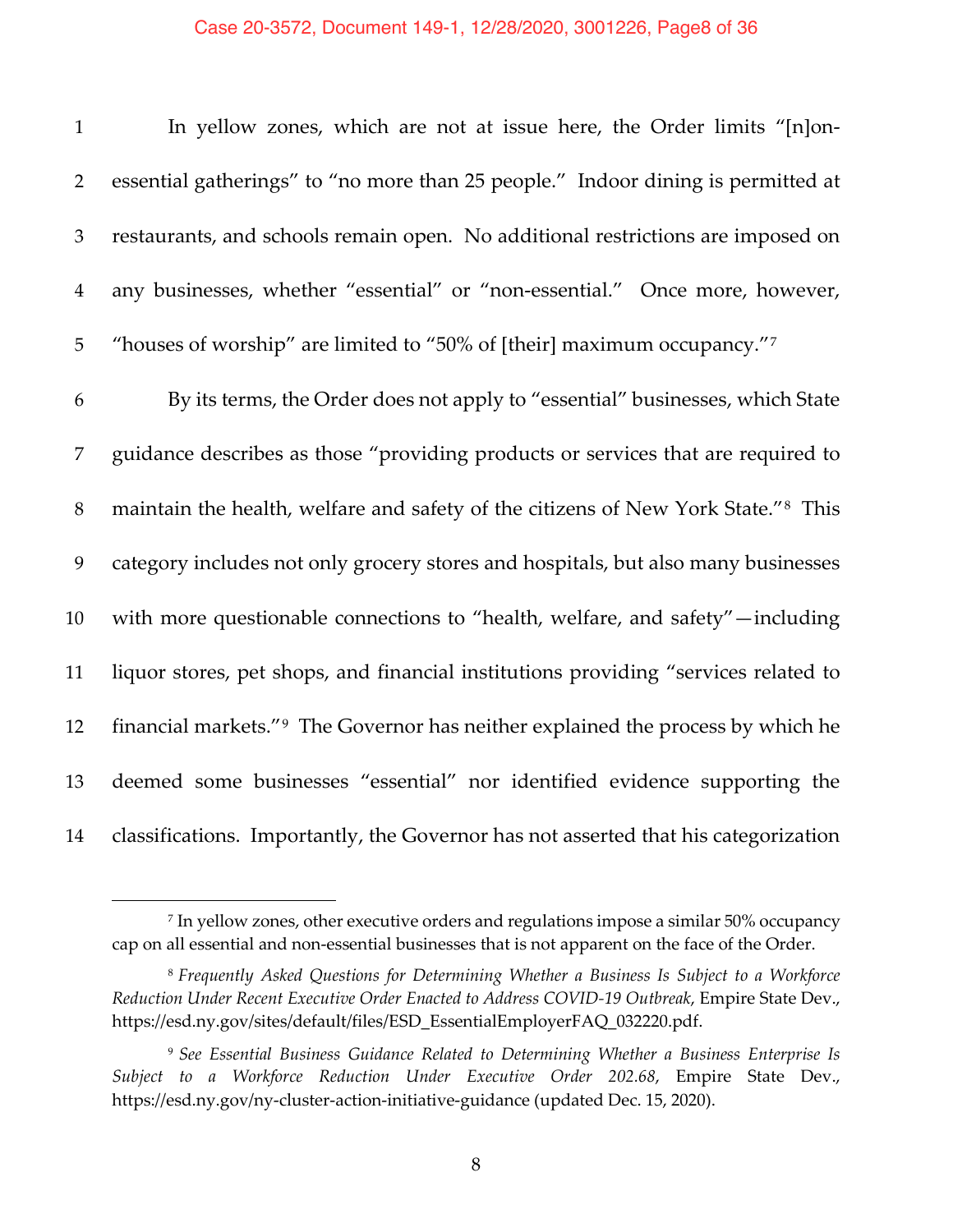#### Case 20-3572, Document 149-1, 12/28/2020, 3001226, Page9 of 36

 of businesses as "essential" or "non-essential" was based on any assessment of COVID-19 transmission risk.

 Before issuing the Order, the Governor made public statements indicating that the restrictions were motivated in part by concerns about religious gatherings. For example, he noted that the source of the first coronavirus hot spot in New York "was an Orthodox Jewish man who went to a temple" and observed that "Orthodox Jewish gatherings often are very, very large and we've seen what one 8 person can do in a group." The Governor then said that he would be meeting with members of the "ultra-Orthodox [Jewish] community," and if they would "not agree to enforce the rules, then we'll close the institutions down." *Id.* One day later, he issued the Order. Three days after issuing the Order, the Governor explained that it addresses

13 "a predominantly ultra-orthodox cluster."<sup>11</sup> Five days later, he said the State was

"having issues in the Orthodox Jewish community in New York, where because

<sup>&</sup>lt;sup>10</sup> Governor Cuomo Updates New Yorkers on State's Progress During COVID-19 Pandemic, Off. of the Governor (Oct. 5, 2020), https://www.governor.ny.gov/news/video-audio-photos-rushtranscript-governor-cuomo-updates-new-yorkers-states-progress-during-1.

<sup>&</sup>lt;sup>11</sup> Governor Cuomo Is a Guest on CNN Newsroom with Poppy Harlow and Jim Sciutto, Off. of the Governor (Oct. 9, 2020), https://www.governor.ny.gov/news/audio-rush-transcript-governorcuomo-guest-cnn-newsroom-poppy-harlow-and-jim-sciutto.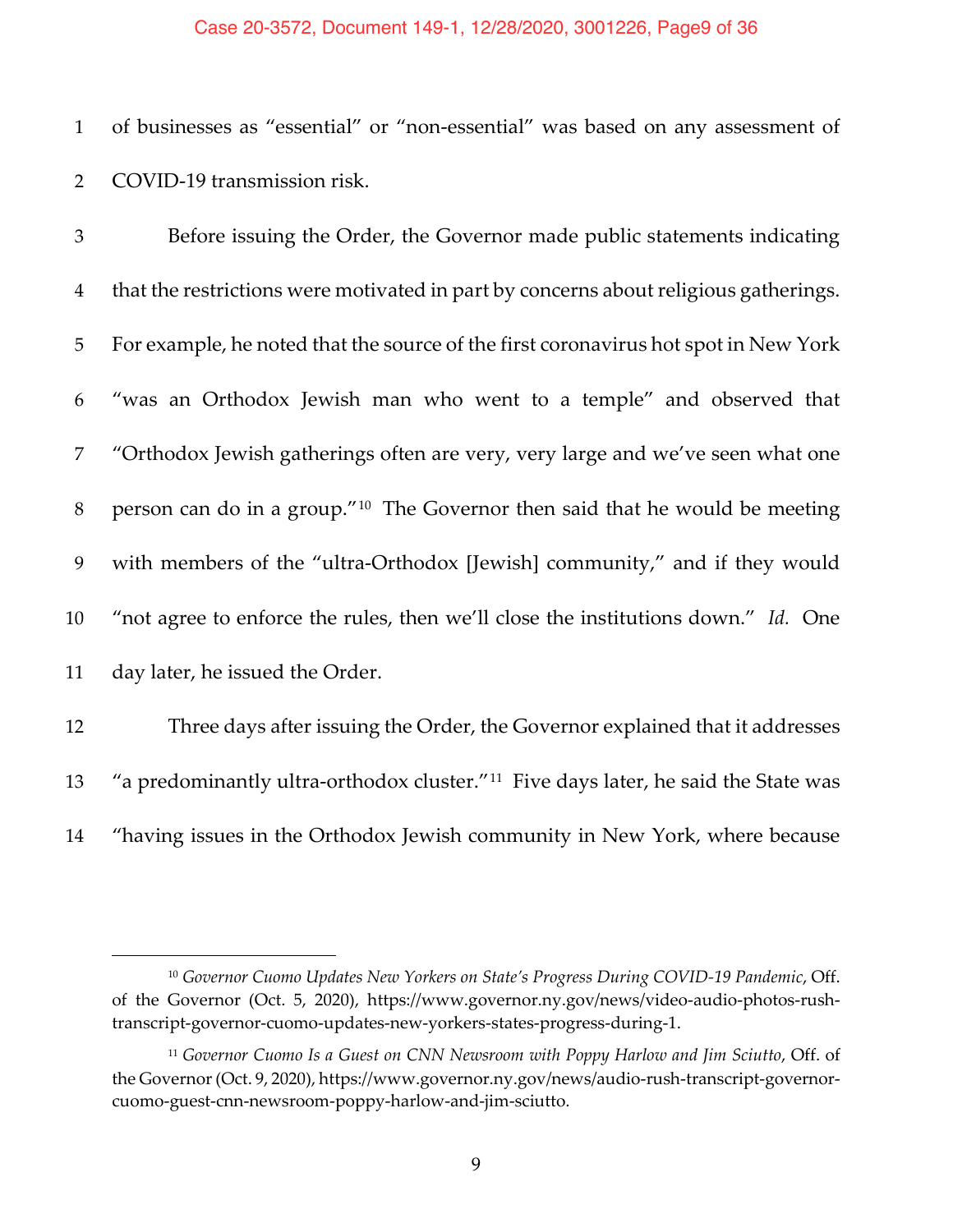#### Case 20-3572, Document 149-1, 12/28/2020, 3001226, Page10 of 36

1 of their religious practices, ... we're seeing a spread."<sup>12</sup> He said that state-level enforcement was necessary because the "ultra-Orthodox communities . . . are also 3 very politically powerful."<sup>13</sup>

 The Order was not accompanied by any contemporaneous explanation of its specific limits on houses of worship. In this litigation, however, the Governor offered declarations from Dr. Howard A. Zucker, Commissioner of the State Department of Health, and Dr. Debra S. Blog, Director of the Department of Health's Division of Epidemiology. The declarations explained that "large gatherings present the greatest risk for rapid and widespread transmission of the virus in a community," citing reports of "super-spreader events" at a church in Arkansas, a wedding in Maine, a religious service in India, and a choir practice in Washington. Joint App'x, No. 20-3590, at 312–18. Comparing religious gatherings to restaurants, the declarations also asserted that "the idea [of a religious service] is a group of people coming together as a community to interact and pray

 Appellants' Br., No. 20-3572, at 9–10 (quoting Mairead McArdle, *Cuomo Says 'Religious Practices' of Orthodox Jews Causing Virus to Spread in New York City*, National Review (Oct. 14, 2020), https://www.nationalreview.com/news/cuomo-says-religious-practices-of-orthodox-jewscausing-virus-to-spread-in-new-york-city).

 *Governor Cuomo Announces State Will Withhold Funds for Localities and Schools in COVID-19 Cluster Zones If They Fail to Enforce Public Health Law*, Off. of the Governor (Oct. 14, 2020), https://www.governor.ny.gov/news/audio-rush-transcript-governor-cuomo-announcesstate-will-withhold-funds-localities-and-schools.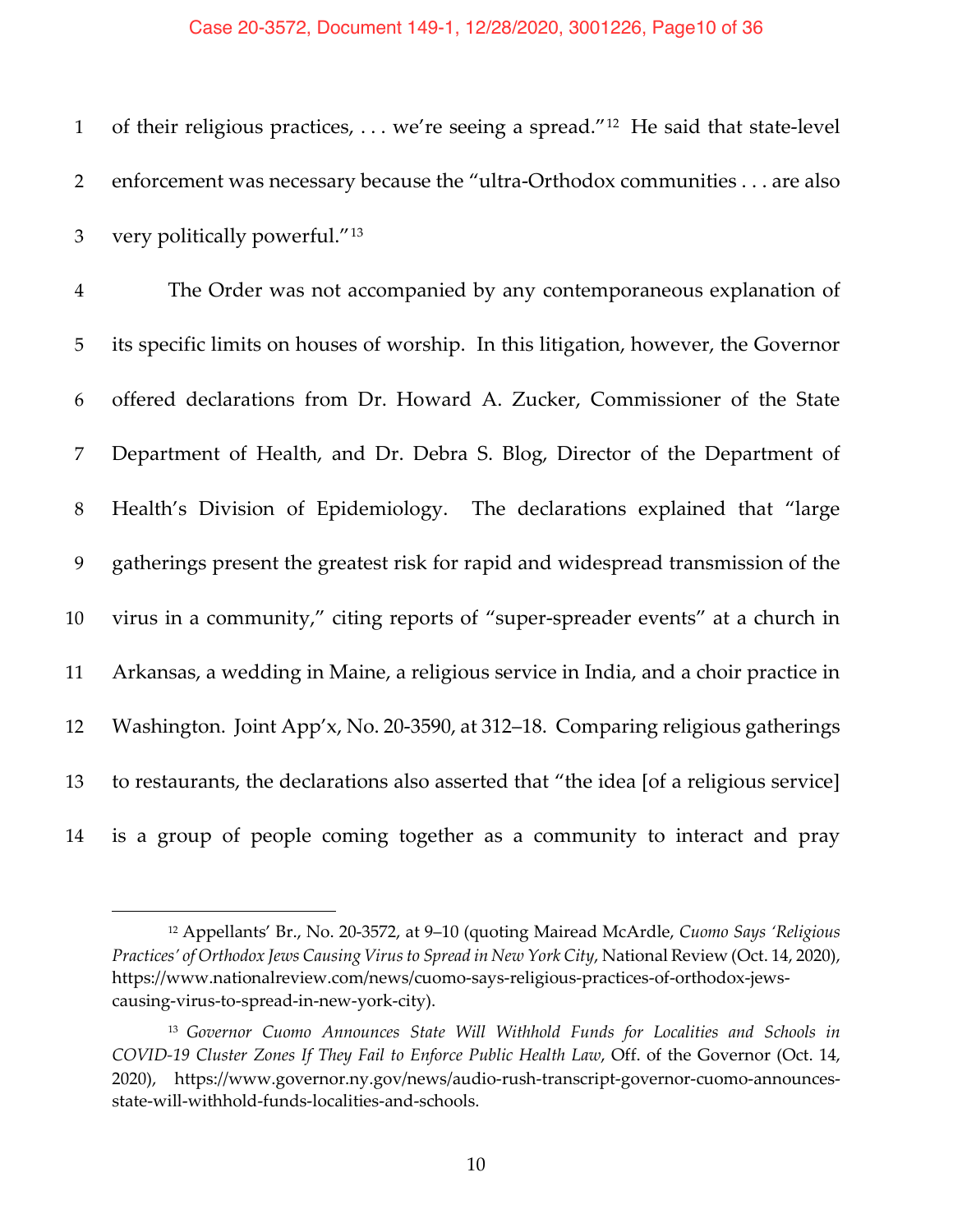# Case 20-3572, Document 149-1, 12/28/2020, 3001226, Page11 of 36

| $\mathbf{1}$ | together," that "[g]enerally, the congregants are arriving and leaving at the same  |
|--------------|-------------------------------------------------------------------------------------|
| 2            | time and are together over an extended period of time," and that "[t]his type of    |
| 3            | close interaction, while having deep meaning for the congregants, poses a higher    |
| 4            | risk of transmission of the virus." Id. at 318. The declarations did not purport to |
| 5            | assess the transmission risk of religious worship based on any data, much less to   |
| 6            | compare religious worship with "essential" activities, and they did not explain     |
| 7            | how the Governor arrived at the specific numerical and percentage capacity          |
| 8            | limitations in the Order.                                                           |
| 9            | The Governor initially designated restricted zones in Brooklyn and Queens           |
| 10           | in New York City, as well as in Broome, Orange, and Rockland counties. Since        |
| 11           | issuing the Order in October, the Governor has changed the zone designations at     |
| 12           | least nine times. <sup>14</sup>                                                     |
| 13           | $\mathsf{C}$ .<br>Parties                                                           |
| 14           | 1.<br>Roman Catholic Diocese of Brooklyn                                            |
| 15           | The Diocese of Brooklyn is a Roman Catholic diocese with 210 churches in            |
| 16           | Brooklyn and Queens. In 2019, the Diocese held approximately 1,000 Masses each      |
|              |                                                                                     |

Sunday, with an average weekly attendance of almost 230,000.

<sup>&</sup>lt;sup>14</sup> The Governor announced changes to zone boundaries on October 21 and 28; November 6, 9, 11, 18, 19, and 23; and December 14.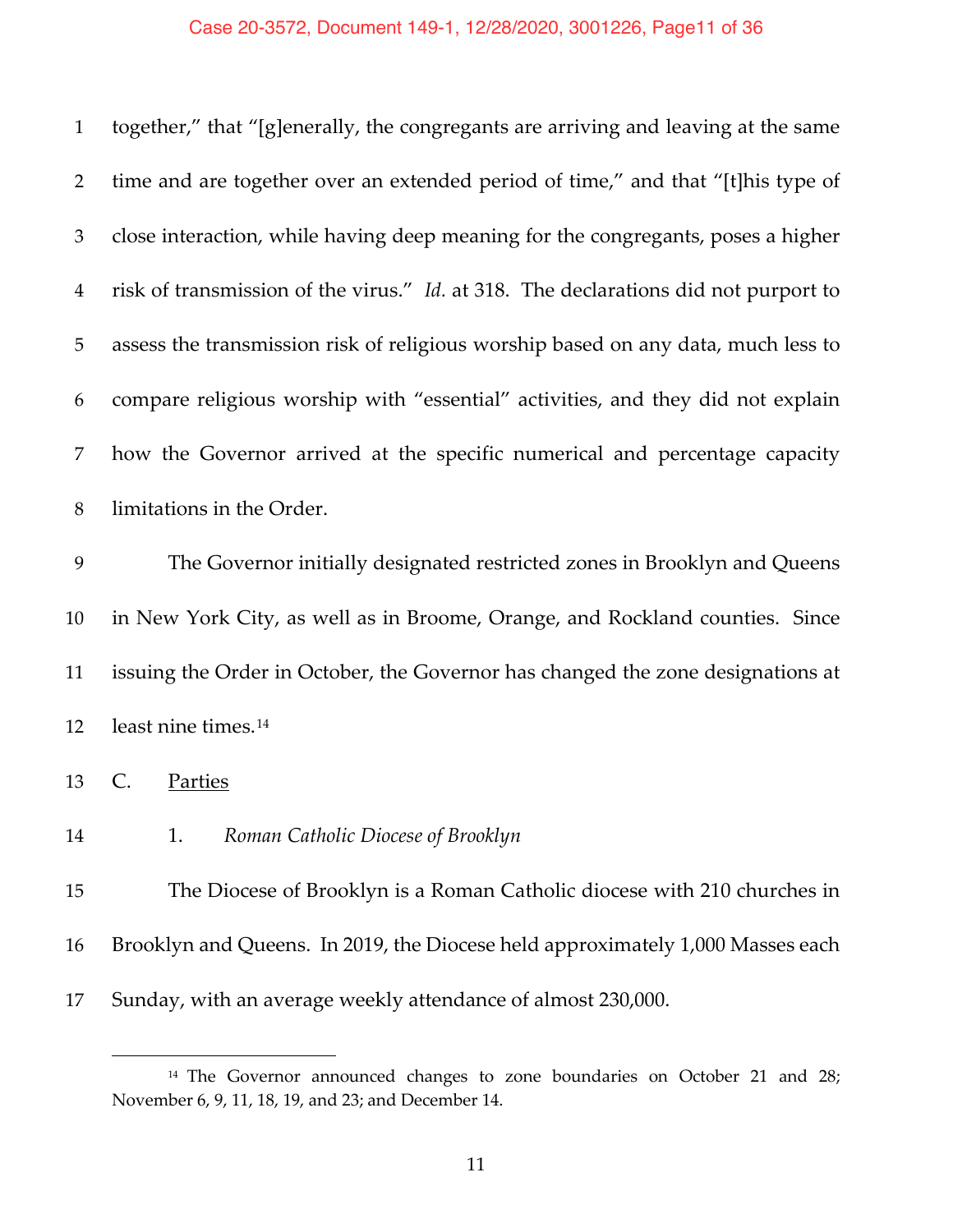| $\mathbf{1}$   | Since March 2020, the Diocese has taken various precautions to protect its           |
|----------------|--------------------------------------------------------------------------------------|
| 2              | parishioners and the community. On March 16, 2020 – before any government            |
| 3              | lockdowns were imposed in New York-the Diocese canceled all public Masses.           |
| $\overline{4}$ | Three days later, it ordered a complete shutdown of all of its churches, effective   |
| 5              | on March 20. During the shutdown, the Diocese convened a commission to               |
| 6              | prepare for an eventual re-opening. In consultation with medical professionals,      |
| 7              | the commission developed a set of safety protocols, including regular cleaning of    |
| $8\,$          | churches, limited hours, and masking and distancing requirements.                    |
| 9              | In June 2020, the Diocese began to re-open for in-person Mass, beginning             |
| 10             | with weekday services and expanding to weekend Masses in early July. Since re-       |
| 11             | opening, the Diocese has required each of its churches to abide by the safety        |
| 12             | protocols developed by its commission, and Diocesan officials have inspected         |
| 13             | services to ensure compliance. In addition, the Diocese voluntarily limited all      |
| 14             | church services to 25% of building capacity, maintaining this restriction even after |
| 15             | the State increased the statewide limit for gatherings beyond 25%.                   |
| 16             | The Diocese asserts that its safety protocols have been successful, and the          |

 State's witness in the evidentiary hearing below acknowledged that he was unaware of any COVID-19 outbreaks associated with churches in the Diocese.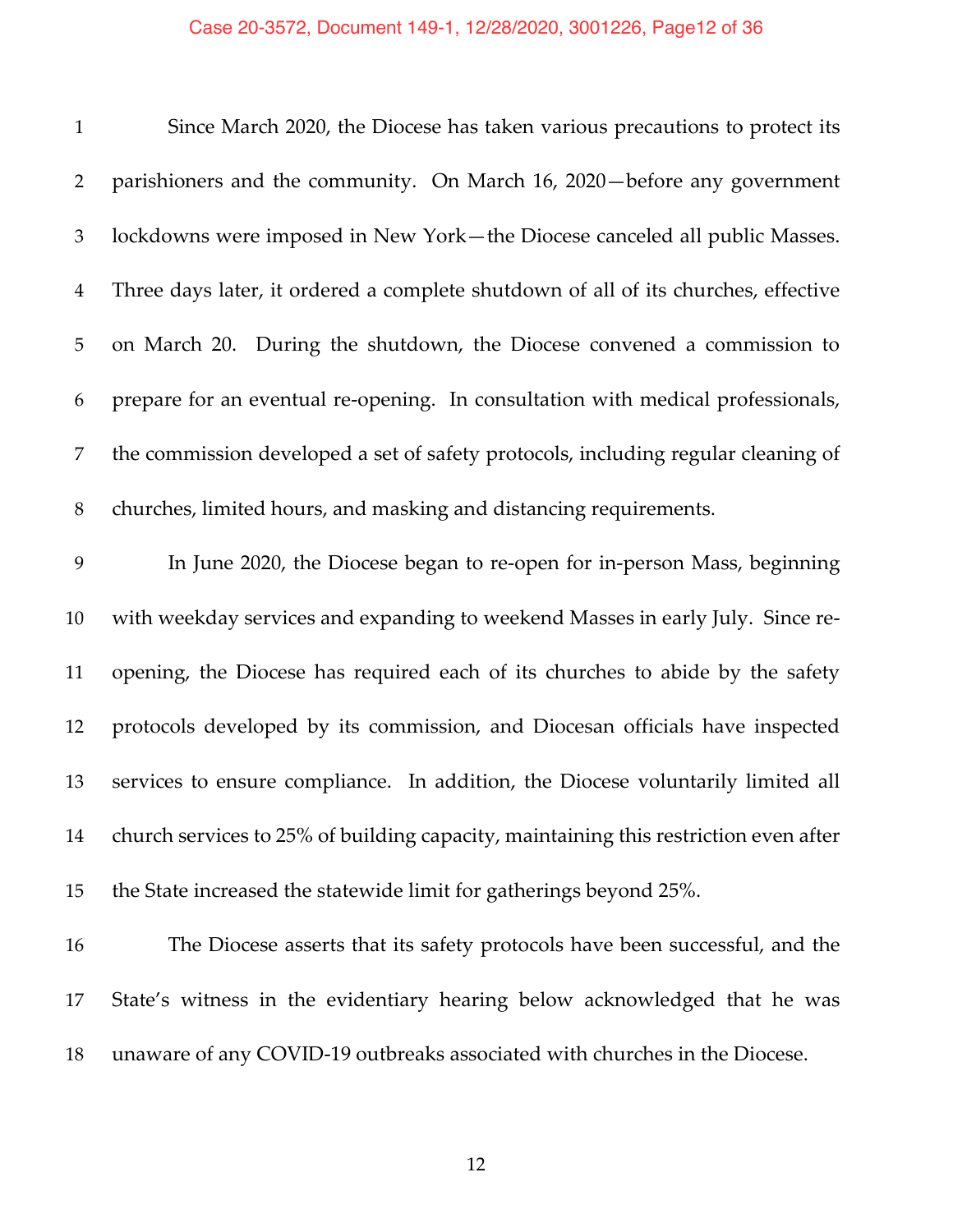## 2. *Agudath Israel*

 Agudath Israel of America is a national organization advocating for the Orthodox Jewish community in the United States. There are approximately 70 synagogues affiliated with Agudath Israel of America in New York, including 5 three of the appellants here.<sup>15</sup>

 Like the Diocese, Agudath Israel has voluntarily instituted safety measures to protect congregants and the local community. Agudath Israel synagogues suspended services in March and did not re-open until late May or early June. Some have shortened the length of services, and others have split services into multiple separate gatherings to decrease the number of congregants present at one time; all have implemented mask requirements and other safety protocols in compliance with State guidance. The Governor does not dispute that there have been no COVID-19 outbreaks in synagogues associated with Agudath Israel.

<sup>&</sup>lt;sup>15</sup> The individual appellants in No. 25-3572 are rabbis and an official of these affiliated synagogues. For simplicity, we refer to the appellants associated with Agudath Israel of America collectively as "Agudath Israel."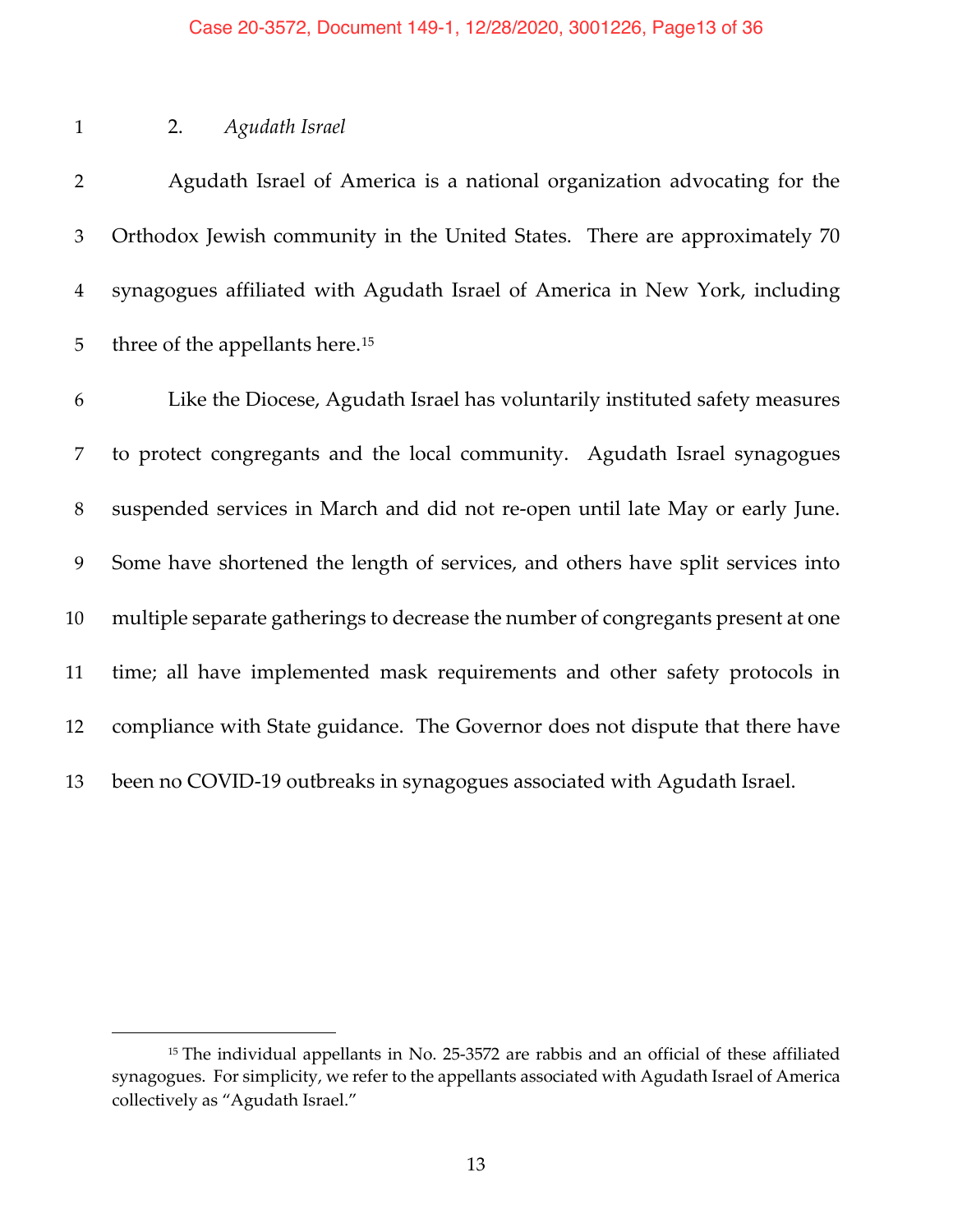#### Case 20-3572, Document 149-1, 12/28/2020, 3001226, Page14 of 36

## D. Procedural History

## 1. *District Court*

 After the Governor issued the Order, the Diocese and Agudath Israel each filed suit in the Eastern District of New York. The Diocese sought to enjoin enforcement of only the Order's 10- and 25-person fixed capacity limits (the "fixed capacity limits"), while Agudath Israel sought an injunction against enforcement of both the fixed capacity limits and the 25% and 33% capacity limits (the "percentage capacity limits").

 The district court denied the Diocese's motion for a preliminary injunction after an evidentiary hearing. *See Roman Cath. Diocese of Brooklyn v. Cuomo*, No. 20-cv-4844, 2020 WL 6120167, at \*1 & n.1 (E.D.N.Y. Oct. 16, 2020). The district court acknowledged that the Diocese had adequately alleged irreparable harm based on the Order's "infringe[ment] on its religious practice." *Id.* at \*5. But the court applied rational-basis review, rather than strict scrutiny, and denied the motion. The district court relied on the Chief Justice's concurring opinion in *South Bay United Pentecostal Church v. Newsom*, 140 S. Ct. 1613 (2020), and various decisions applying that opinion. *Roman Cath. Diocese*, 2020 WL 6120167, at \*9–10.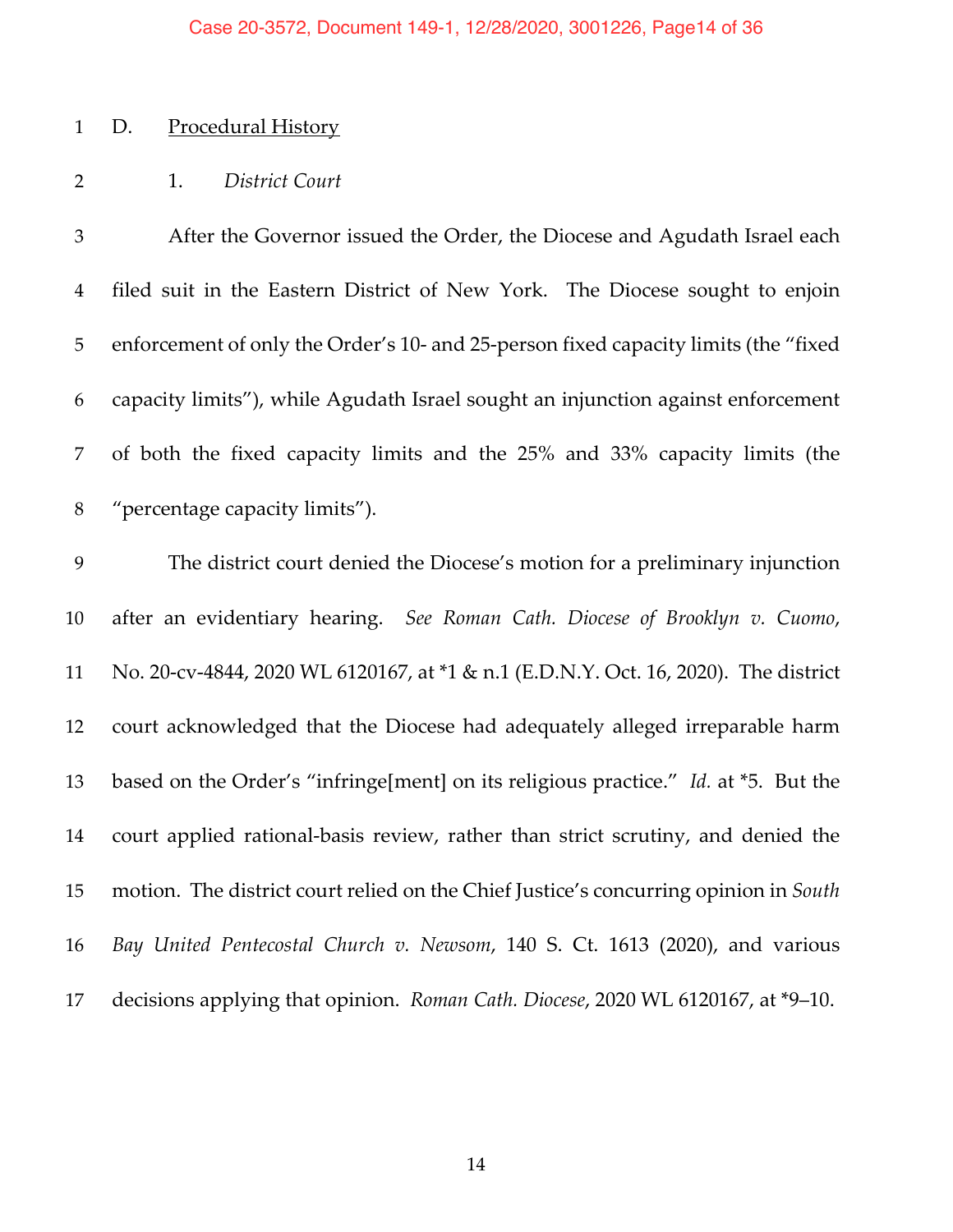# Case 20-3572, Document 149-1, 12/28/2020, 3001226, Page15 of 36

| $\mathbf{1}$   | Agudath Israel likewise sought, and was denied, a temporary restraining                |
|----------------|----------------------------------------------------------------------------------------|
| $\overline{2}$ | order and preliminary injunction from the district court. In an oral ruling, the       |
| 3              | court held that Agudath Israel had failed to show irreparable harm, reasoning that     |
| $\overline{4}$ | its congregants "can continue to observe their religion but there will have to be      |
| 5              | modifications." Tr. of Proceedings at 66, No. 20-cv-4834 (E.D.N.Y. Oct. 9, 2020).      |
| 6              | The district court also concluded that rational-basis review applied, that Agudath     |
| 7              | Israel was unlikely to succeed on the merits, and that the remaining injunction        |
| 8              | factor weighed in favor of the Governor's position.                                    |
| 9              | Second Circuit<br>2.                                                                   |
| 10             | The Diocese and Agudath Israel appealed the district courts' denials of                |
| 11             | preliminary injunctions. They also each filed emergency motions for injunctions        |
| 12             | pending appeal in this Court. In an order dated November 9, 2020, a divided panel      |
| 13             | denied injunctive relief pending appeal, but set an expedited schedule for             |
| 14             | resolution of the appeals. See Agudath Israel of Am. v. Cuomo, 980 F.3d 222, 228       |
| 15             | (2d Cir. 2020). The panel majority, relying on the Chief Justice's South Bay           |
| 16             | concurrence, agreed with the district courts that rational-basis review applied        |
| 17             | because the Order "subjects religious services to restrictions that are similar to or, |
| 18             | indeed, less severe than those imposed on comparable secular gatherings." Id. at       |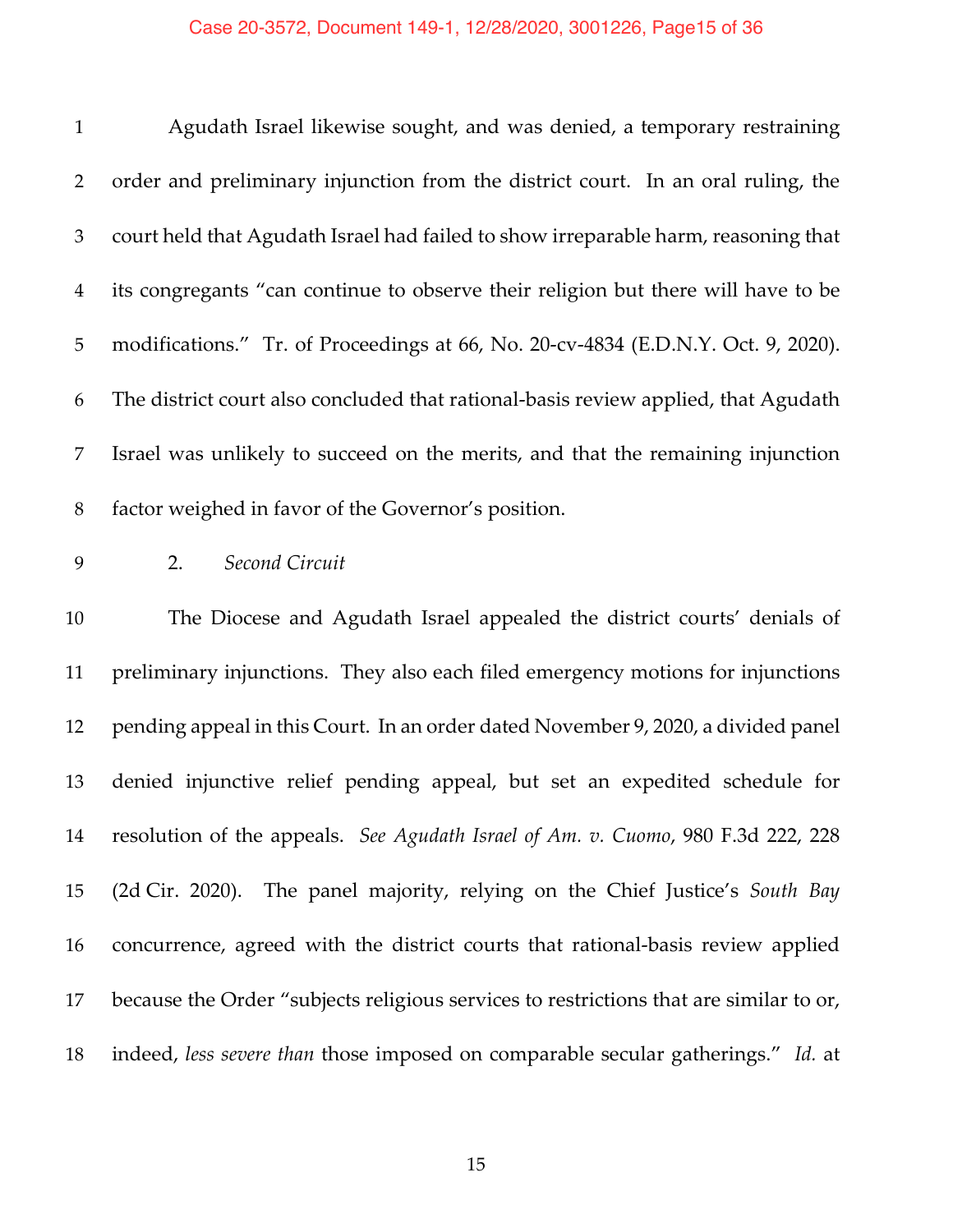#### Case 20-3572, Document 149-1, 12/28/2020, 3001226, Page16 of 36

 226. Under that standard, the panel majority reasoned, the Order was likely to pass constitutional muster. *Id.* at 227.

 The dissenting member of the panel would have granted the injunctions pending appeal based on the view that the Order should be subject to strict scrutiny because it "singl[es] out 'houses of worship' for unfavorable treatment." *Id.* at 228 (Park, *J.*, dissenting). In particular, the dissent noted, the Order places no additional restrictions on secular businesses deemed "essential" while imposing stringent capacity limits on "houses of worship." *Id.* at 229–30.

3. *Supreme Court*

 After the denials of injunctive relief pending appeal, and while the underlying appeals of the preliminary injunction denials remained pending in this Court, the Diocese and Agudath Israel each applied for a writ of injunction in the Supreme Court. They sought injunctions against enforcement of the Order's fixed capacity limits.

 The Supreme Court granted injunctive relief for both applicants. *See Roman Cath. Diocese*, 141 S. Ct. 63; *Agudath Israel v. Cuomo*, No. 20A90, 2020 WL 6954120 (U.S. Nov. 25, 2020). Specifically, the Court "enjoined [the Governor] from enforcing Executive Order 202.68's 10- and 25-person occupancy limits" on the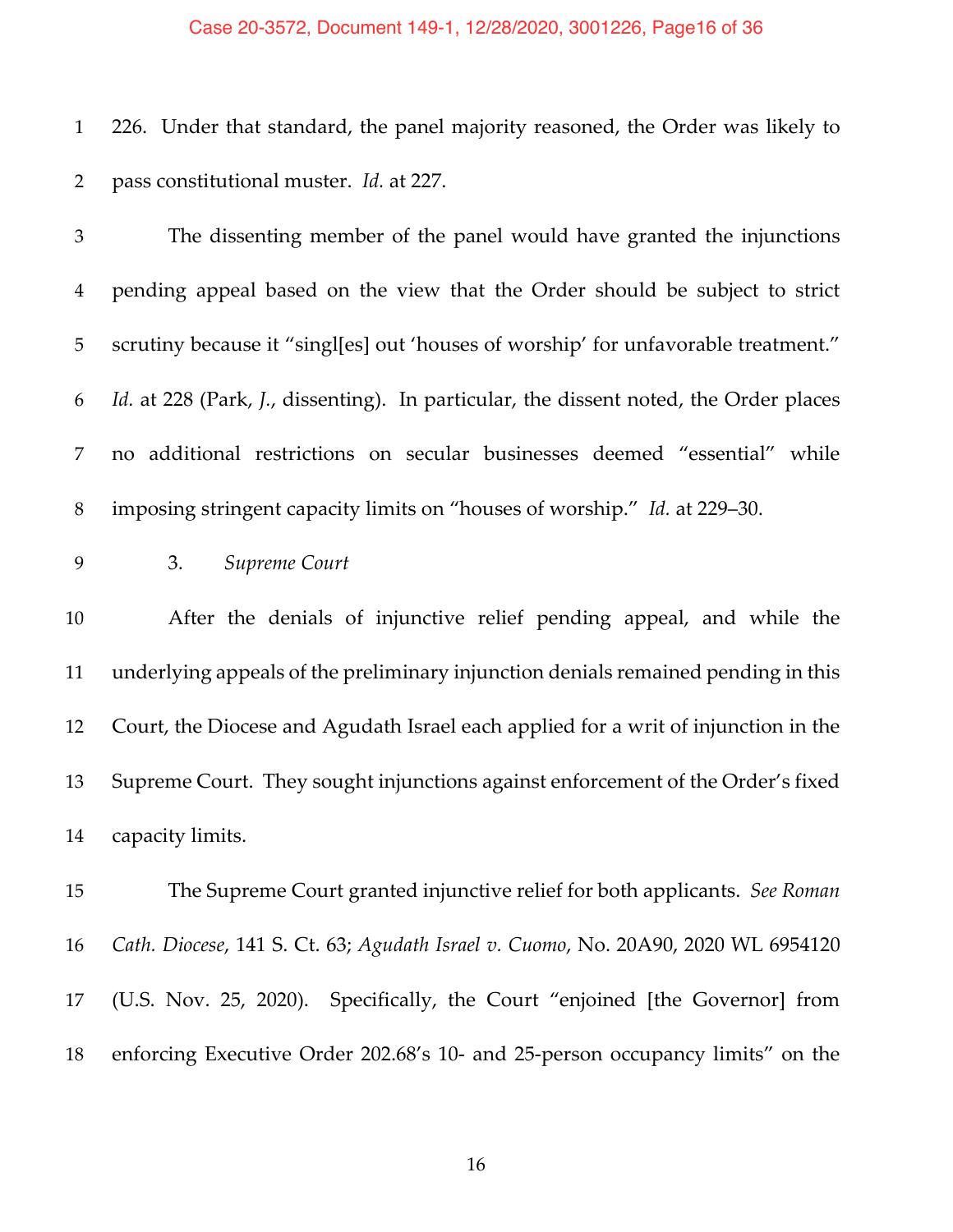#### Case 20-3572, Document 149-1, 12/28/2020, 3001226, Page17 of 36

 applicants "pending disposition of the appeal in the United States Court of Appeals for the Second Circuit and disposition of the petition for a writ of certiorari, if such writ is timely sought." *Roman Cath. Diocese*, 141 S. Ct. at 65; *Agudath Israel*, 2020 WL 6954120, at \*1.

 In a per curiam opinion, the Court held that the applicants satisfied the injunction factors and "clearly established their entitlement to relief pending appellate review." *Roman Cath. Diocese*, 141 S. Ct. at 66. First, the Court found that the applicants "made a strong showing that the challenged restrictions violate the minimum requirement of neutrality to religion" because the restrictions "single out houses of worship for especially harsh treatment." *Id.* (cleaned up).And "[b]ecause the challenged restrictions are not neutral and of general applicability," the Court held, "they must satisfy strict scrutiny." *Id.* at 67 (internal quotation marks omitted). The Order likely failed that standard, however, because "it is hard to see how the challenged regulations can be regarded as 'narrowly tailored.'" *Id.* In particular, the Court found that the fixed capacity limits are "far more severe than has been shown to be required to prevent the spread of the virus at the applicants' services" and that "there are many other less restrictive rules that could be adopted to minimize the risk to those attending religious services." *Id.*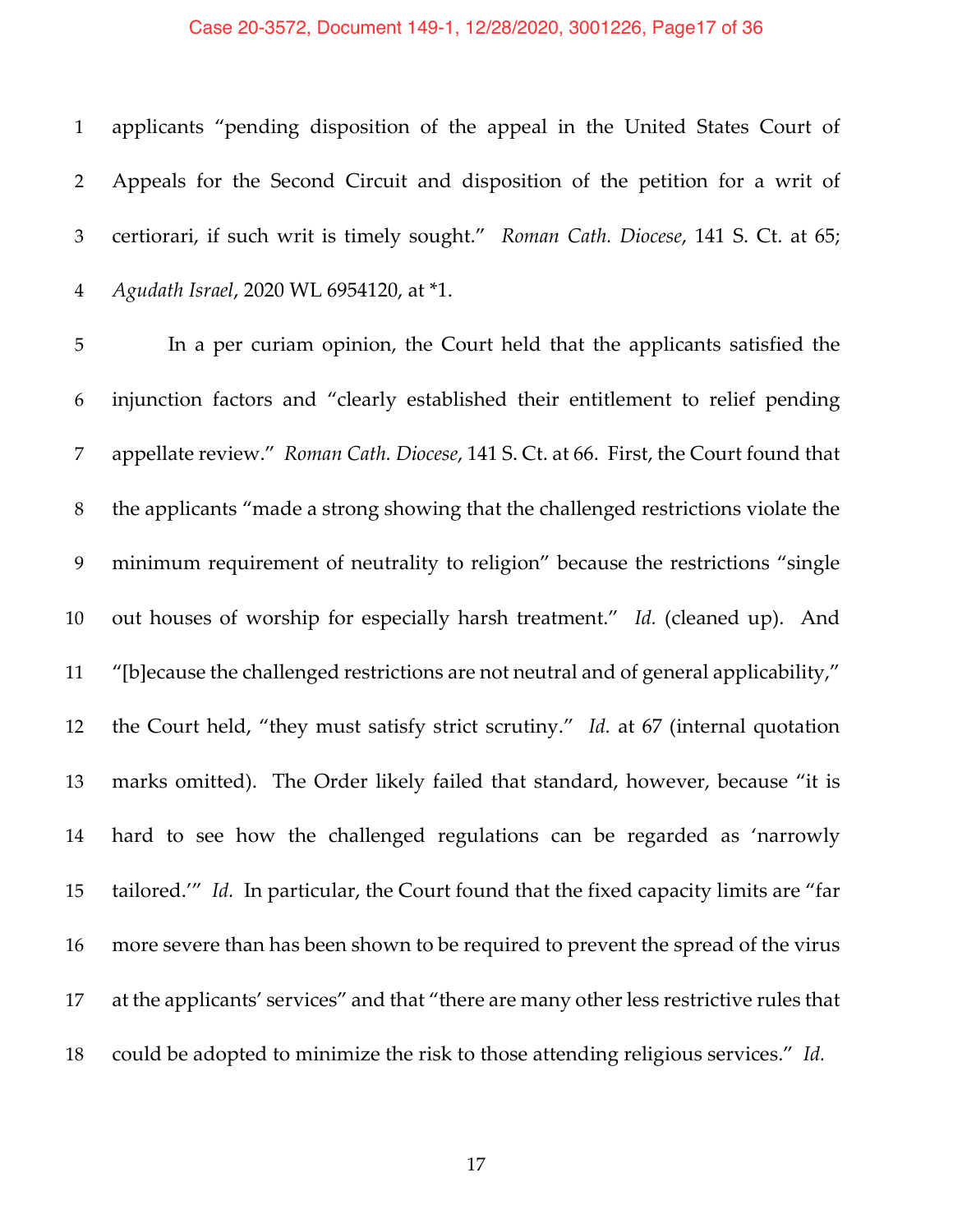| $\mathbf{1}$   | The Court further held that "[t]here can be no question that the challenged          |
|----------------|--------------------------------------------------------------------------------------|
| $\overline{2}$ | restrictions, if enforced, will cause irreparable harm." Id. It also found that the  |
| 3              | Governor had not "shown that granting the applications will harm the public,"        |
| $\overline{4}$ | because the Governor "has not claimed that attendance at the applicants' services    |
| 5              | has resulted in the spread of disease" and "has not shown that public health would   |
| 6              | be imperiled if less restrictive measures were imposed." Id. at 68.                  |
| 7              | II. DISCUSSION                                                                       |
| 8              | Appellants seek preliminary injunctions against enforcement of Executive             |
| 9              | Order 202.68's fixed capacity limits, which restrict occupancy in "houses of         |
| 10             | worship" to 10 people in red zones and 25 people in orange zones. Agudath Israel     |
| 11             | also seeks to enjoin the Order's percentage capacity limits of 25% of maximum        |
| 12             | occupancy in red zones and 33% in orange zones.                                      |
| 13             | In light of the Supreme Court's Roman Catholic Diocese decision, the                 |
| 14             | Governor has "withdraw[n] his objection to the entry of a preliminary injunction"    |
| 15             | as to the fixed capacity limits. Appellee's Br., No. 20-3572, at 30. He continues to |
| 16             | maintain, however, that those limits "do not violate the Free Exercise Clause." Id.  |
| 17             | And he defends the percentage capacity limits as constitutionally permissible,       |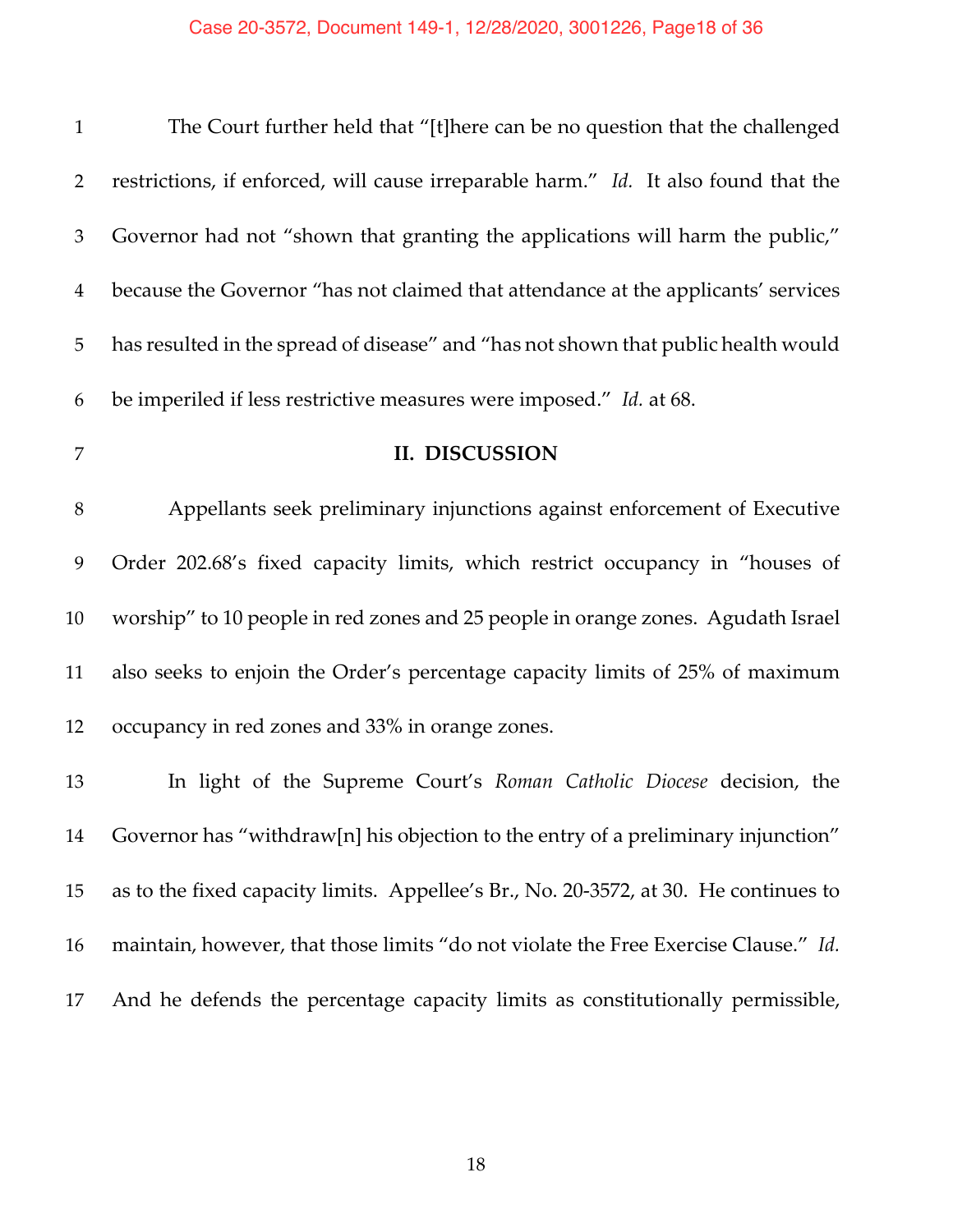#### Case 20-3572, Document 149-1, 12/28/2020, 3001226, Page19 of 36

1 arguing that they do not burden Agudath Israel's religious exercise and that they 2 may survive strict scrutiny.<sup>16</sup>

3 A. Legal Standard

 When "a preliminary injunction will affect government action taken in the public interest pursuant to a statute or regulatory scheme, the moving party must demonstrate (1) irreparable harm absent injunctive relief, (2) a likelihood of success on the merits, and (3) public interest weighing in favor of granting the injunction." *Friends of the E. Hampton Airport, Inc. v. Town of E. Hampton*, 841 F.3d 133, 143 (2d Cir. 2016) (internal quotation marks omitted). We review a district court's denial of a preliminary injunction for abuse of discretion, but "must assess *de novo* whether the court proceeded on the basis of an erroneous view of the applicable law." *Id.* (internal quotation marks omitted).

<sup>&</sup>lt;sup>16</sup> The Governor also argued before the Supreme Court that this case was moot due to his modification of zone boundaries to remove the applicants' churches and synagogues from red and orange zones. The Court squarely rejected that argument, as do we. *See Roman Cath. Diocese*, 141 S. Ct. at 68 ("It is clear that this matter is not moot . . . [and that] injunctive relief is still called for because the applicants remain under a constant threat that the area in question will be reclassified as red or orange." (citation omitted)). Notwithstanding the Supreme Court's November 25 decision, the Governor proceeded to renew the Order on December 2, including the challenged fixed capacity limits on houses of worship.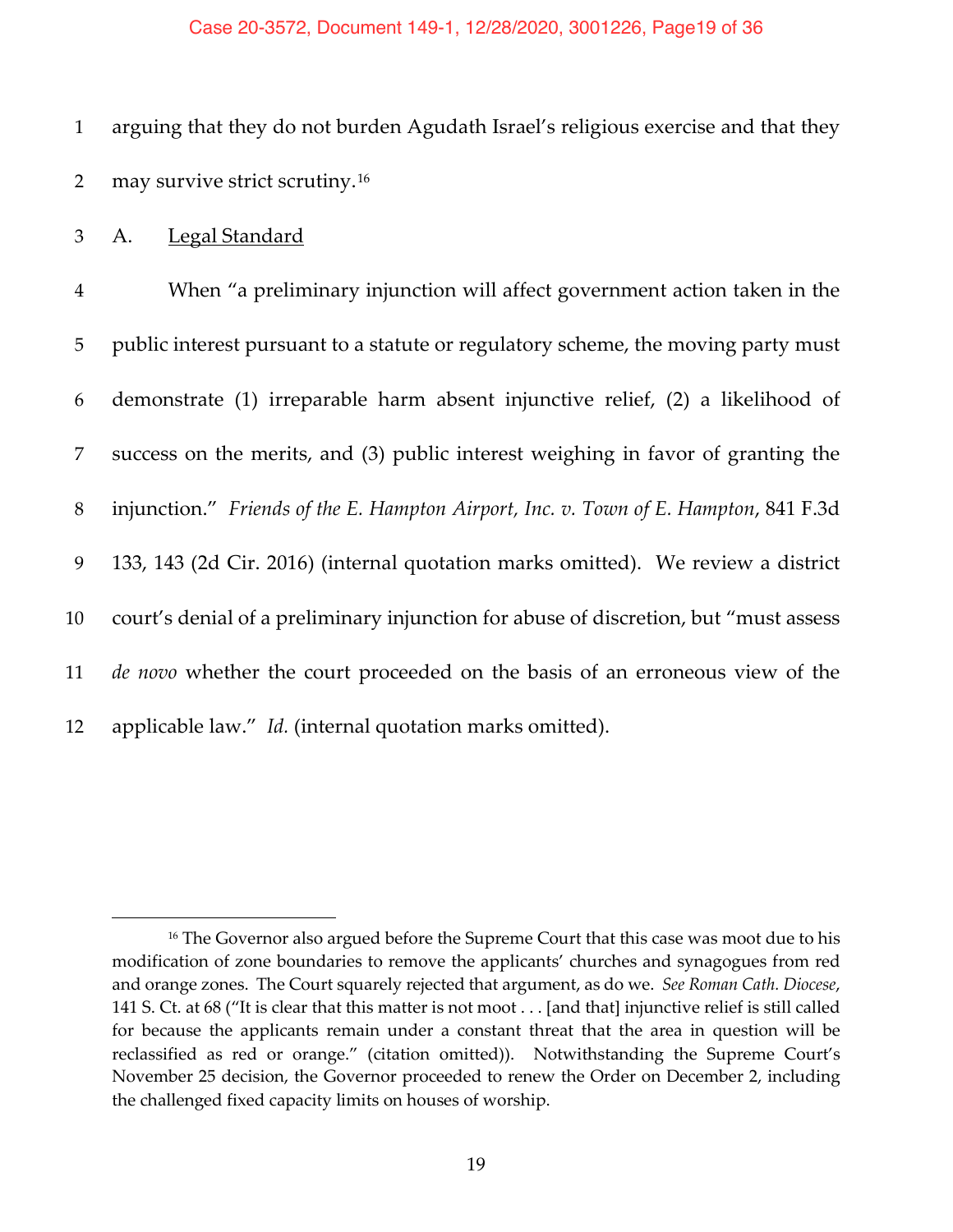#### Case 20-3572, Document 149-1, 12/28/2020, 3001226, Page20 of 36

# B. Likelihood of Success on the Merits

1. *Strict Scrutiny*

 The First Amendment provides that the government "shall make no law respecting an establishment of religion, or prohibiting the free exercise thereof." U.S. Const. amend. I; *see Cantwell v. Connecticut*, 310 U.S. 296, 303 (1940) (incorporating the Free Exercise Clause against the states). It is well established that discrimination against religion is "odious to our Constitution." *Trinity Lutheran Church of Columbia, Inc. v. Comer*, 137 S. Ct. 2012, 2025 (2017).

 The Free Exercise Clause protects both an individual's private right to religious belief and "the performance of (or abstention from) physical acts that constitute the free exercise of religion," including "'assembling with others for a worship service.'" *Cent. Rabbinical Cong. of U.S. & Can. v. N.Y.C. Dep't of Health & Mental Hygiene*, 763 F.3d 183, 193 (2d Cir. 2014) (quoting *Emp. Div., Dep't of Hum. Res. of Or. v. Smith*, 494 U.S. 872, 877 (1990)). This protection "does not relieve an individual of the obligation to comply with a valid and neutral law of general applicability," *Smith*, 494 U.S. at 879 (internal quotation marks omitted), and such a neutral and generally applicable policy is subject to only rational-basis review, *Cent. Rabbinical Cong.*, 763 F.3d at 193. Official action "burdening religious conduct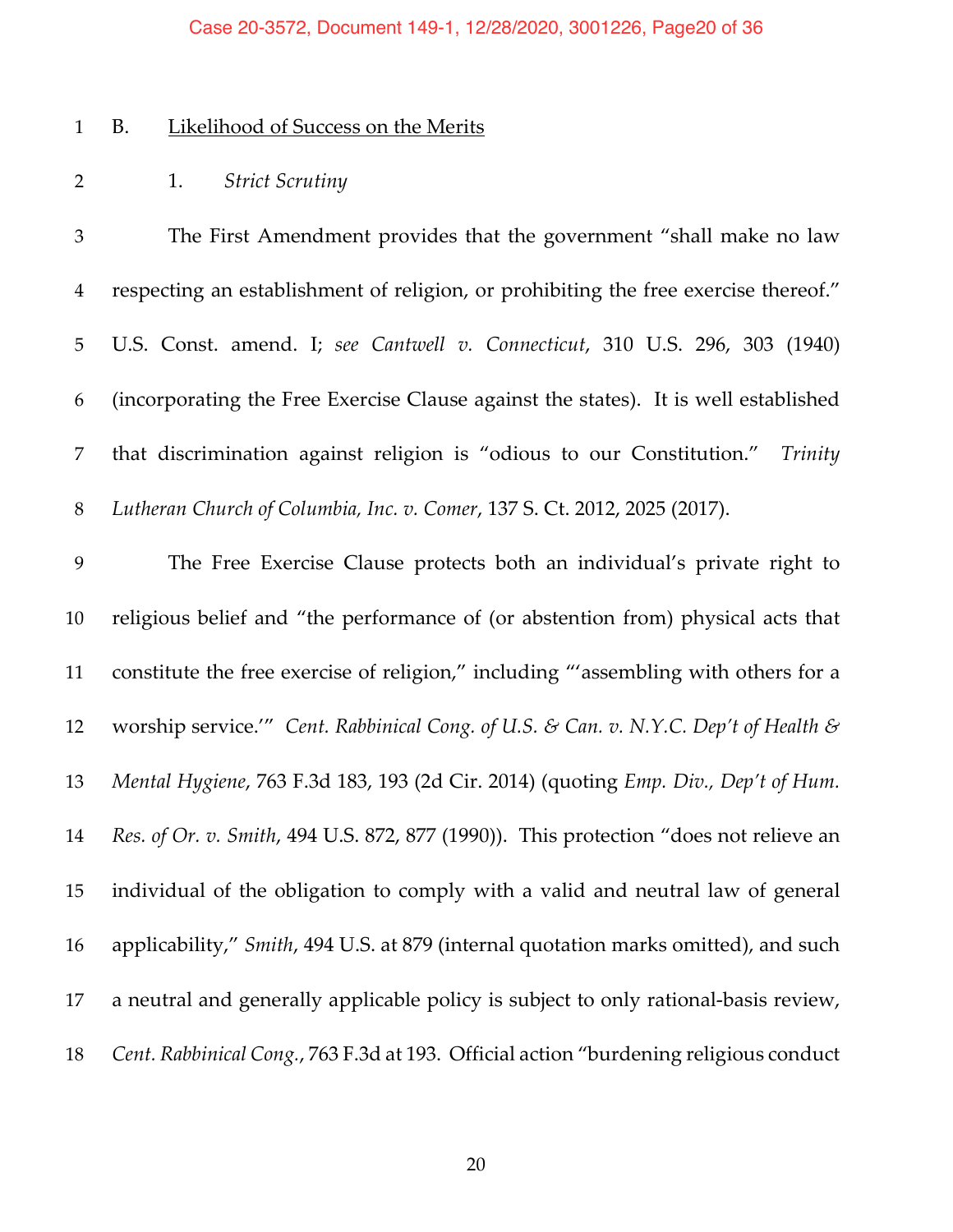#### Case 20-3572, Document 149-1, 12/28/2020, 3001226, Page21 of 36

 that is *not* both neutral and generally applicable, however, is subject to strict scrutiny." *Id*.

 "To determine neutrality, we begin with the [Order's] text, 'for the minimum requirement of neutrality is that a [government policy] not discriminate on its face.'" *Id.* (quoting *Church of the Lukumi Babalu Aye, Inc. v. City of Hialeah*, 508 U.S. 520, 533 (1993)). The Order fails this basic standard by explicitly imposing on "houses of worship" restrictions inapplicable to secular activities. "In a red zone, while a synagogue or church may not admit more than 10 persons, businesses categorized as 'essential' may admit as many people as they wish," subject to only the less stringent 50% capacity limit applicable to all businesses. *Roman Cath. Diocese*, 141 S. Ct. at 66. And "[t]he disparate treatment is even more striking" in orange zones, where "attendance at houses of worship is limited to 25 persons" but most non-essential businesses must comply with only the generally applicable 50% capacity limit. *Id.* The fixed capacity limits thus "cannot be viewed as neutral because they single out houses of worship for especially harsh treatment." *Id.*

 The Governor acknowledges that "the Supreme Court has seemingly rejected the Governor's explanation" of why the Order's fixed capacity limits are constitutional. Appellee's Br., No. 20-3572, at 33. He nevertheless continues to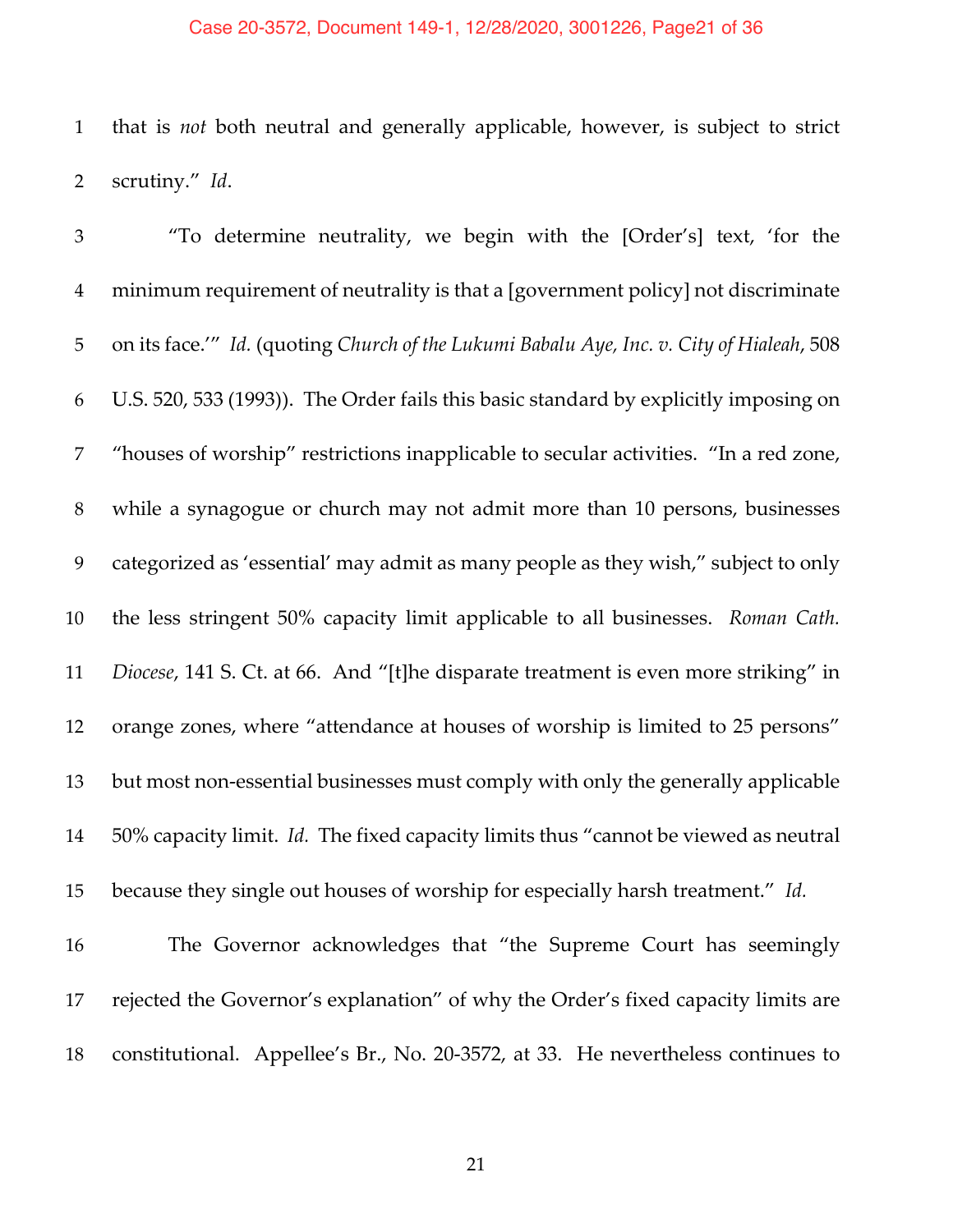#### Case 20-3572, Document 149-1, 12/28/2020, 3001226, Page22 of 36

 argue that rational-basis review applies because those limits "do not disfavor religious gatherings in houses of worship as compared with all secular activities that present a similar or greater degree of risk of COVID-19 spread," like "concerts and theatrical performances." *Id.* at 35 (internal quotation marks omitted). But this only highlights the fact that the Order is not neutral towards religion. Rational-basis review applies when a neutral and generally applicable policy incidentally burdens religion; a policy that expressly singles out religion for less favored treatment, as here, is subject to strict scrutiny. *See Roman Cath. Diocese*, 141 S. Ct. at 66–67; *Cent. Rabbinical Cong.*, 763 F.3d at 193–94 (2d Cir. 2014).

 Moreover, the Order does not impose generally applicable public-health guidelines, like requiring masks and distancing or limiting capacity by time. Instead, the Governor has selected some businesses (such as news media, financial services, certain retail stores, and construction) for favorable treatment, calling them "essential," while imposing greater restrictions on "non-essential" activities and religious worship. That lack of general applicability is also subject to strict scrutiny.

 Further, although the Governor asserts that "all" activities not restricted by the Order present lesser risks of COVID-19 transmission than religious worship,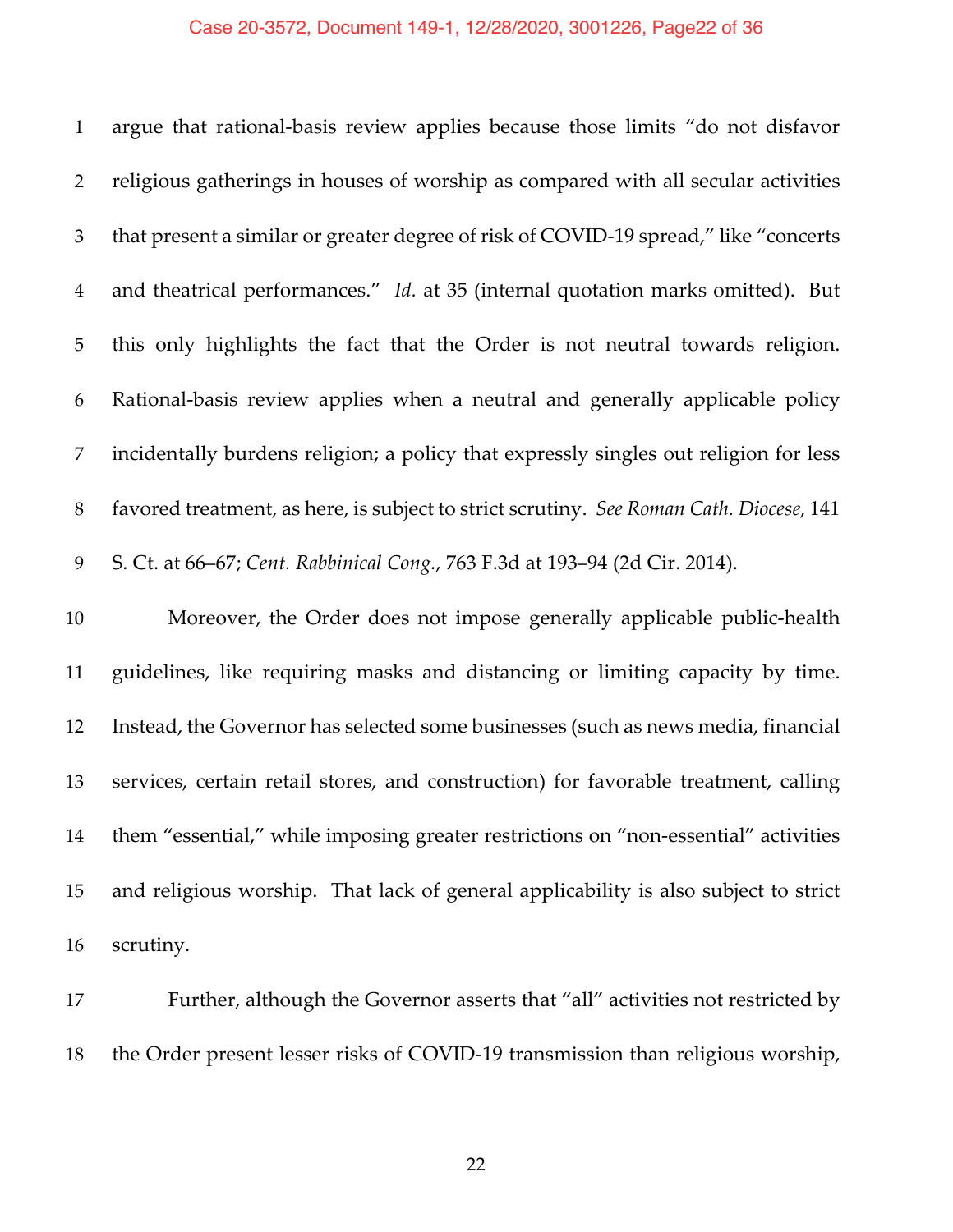#### Case 20-3572, Document 149-1, 12/28/2020, 3001226, Page23 of 36

 he has never claimed that the unrestricted category of "essential" activities was created based on transmission risk. Instead, "[t]he only explanation for treating religious places differently seems to be a judgment that what happens there just isn't as 'essential' as what happens in secular spaces." *Roman Cath. Diocese*, 141 S. Ct. at 69 (Gorsuch, *J.*, concurring). Courts apply strict scrutiny to assess whether a government policy impermissibly "'devalues religious reasons' for congregating 'by judging them to be of lesser import than nonreligious reasons.'" *Calvary Chapel Dayton Valley v. Sisolak*, 140 S. Ct. 2603, 2614 (2020) (Kavanaugh, *J.*, dissenting) (quoting *Lukumi*, 508 U.S. at 537–38).

 The Supreme Court's *Roman Catholic Diocese* opinion addressed only the fixed capacity limits, but the same reasoning applies to the Order's percentage capacity limits, which by their own terms impose stringent requirements only on houses of worship. One could easily substitute the percentage capacity limits for the fixed capacity limits into the Supreme Court's discussion of strict scrutiny without altering the analysis. Thus, both the fixed capacity and percentage 16 capacity limits on houses of worship are subject to strict scrutiny.<sup>17</sup>

<sup>&</sup>lt;sup>17</sup> Agudath Israel also argues that the Order is subject to strict scrutiny for the independent reason that the Governor "gerrymandered" the initial zone boundaries to target Orthodox Jewish communities. We need not reach this argument because we conclude that the Order discriminates against religion on its face.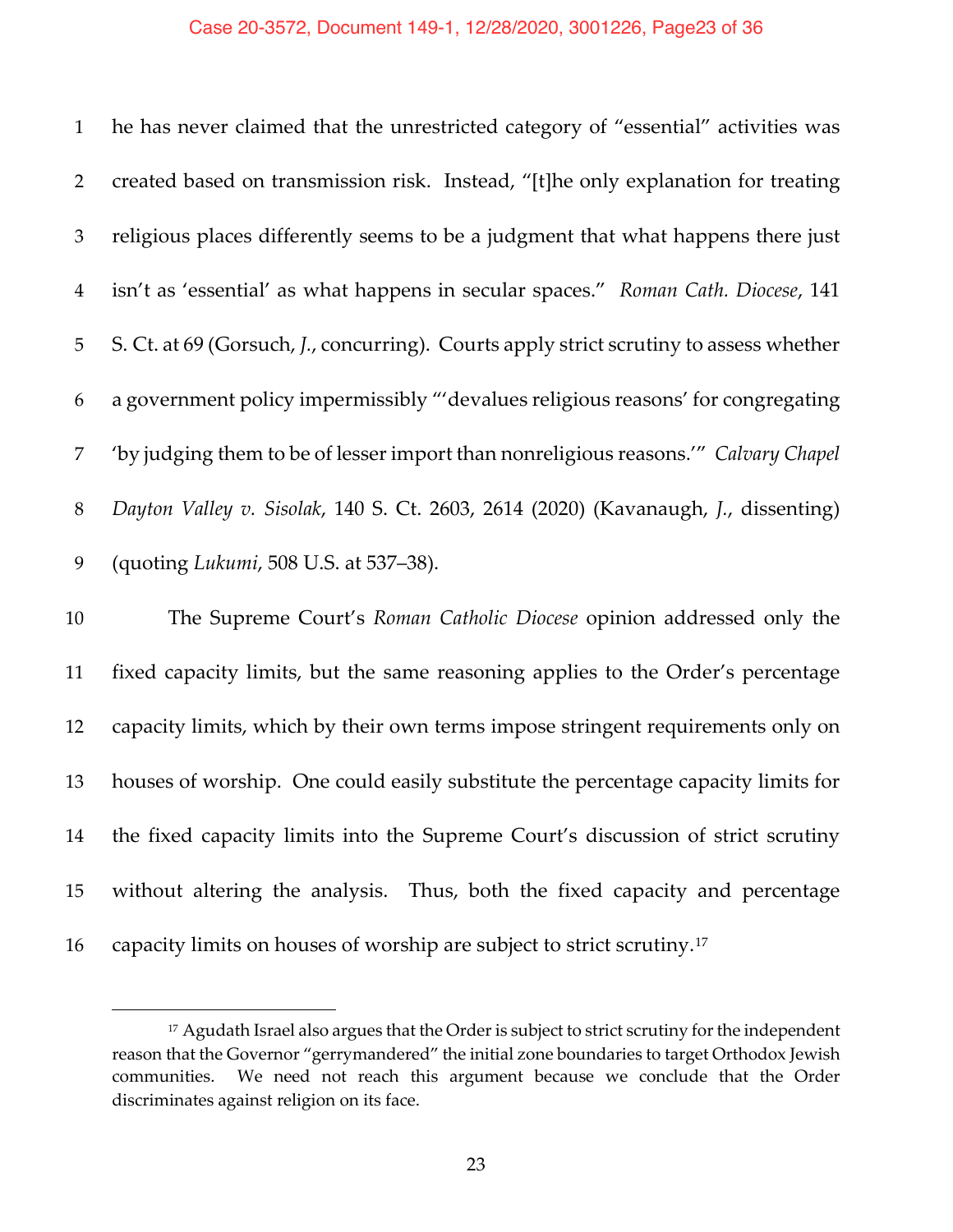#### Case 20-3572, Document 149-1, 12/28/2020, 3001226, Page24 of 36

## 2. *Narrow Tailoring*

 Applying strict scrutiny, the Order's restrictions on houses of worship are constitutional only if they are "'narrowly tailored' to serve a 'compelling' state interest." *Roman Cath. Diocese*, 141 S. Ct. at 67 (quoting *Lukumi*, 508 U.S. at 546). As the Supreme Court observed, "[s]temming the spread of COVID-19 is unquestionably a compelling interest." *Id.* The question is thus whether the Order's fixed and percentage capacity limits are narrowly tailored to address that public-health concern. Narrow tailoring requires the government to demonstrate that a policy is the "least restrictive means" of achieving its objective. *Thomas v. Rev. Bd. of Ind. Emp. Sec. Div.*, 450 U.S. 707, 718 (1981). The government's justification "must be genuine, not hypothesized or invented *post hoc* in response to litigation." *United States v. Virginia*, 518 U.S. 515, 533 (1996); *see also United States v. Brennan*, 650 F.3d 65, 106 (2d Cir. 2011). And the government must show that it "seriously undertook to address the problem with less intrusive tools readily available to it." *McCullen v. Coakley*, 573 U.S. 464, 494 (2014). In short, "[t]o meet the requirement of narrow tailoring, the government must demonstrate that alternative measures" imposing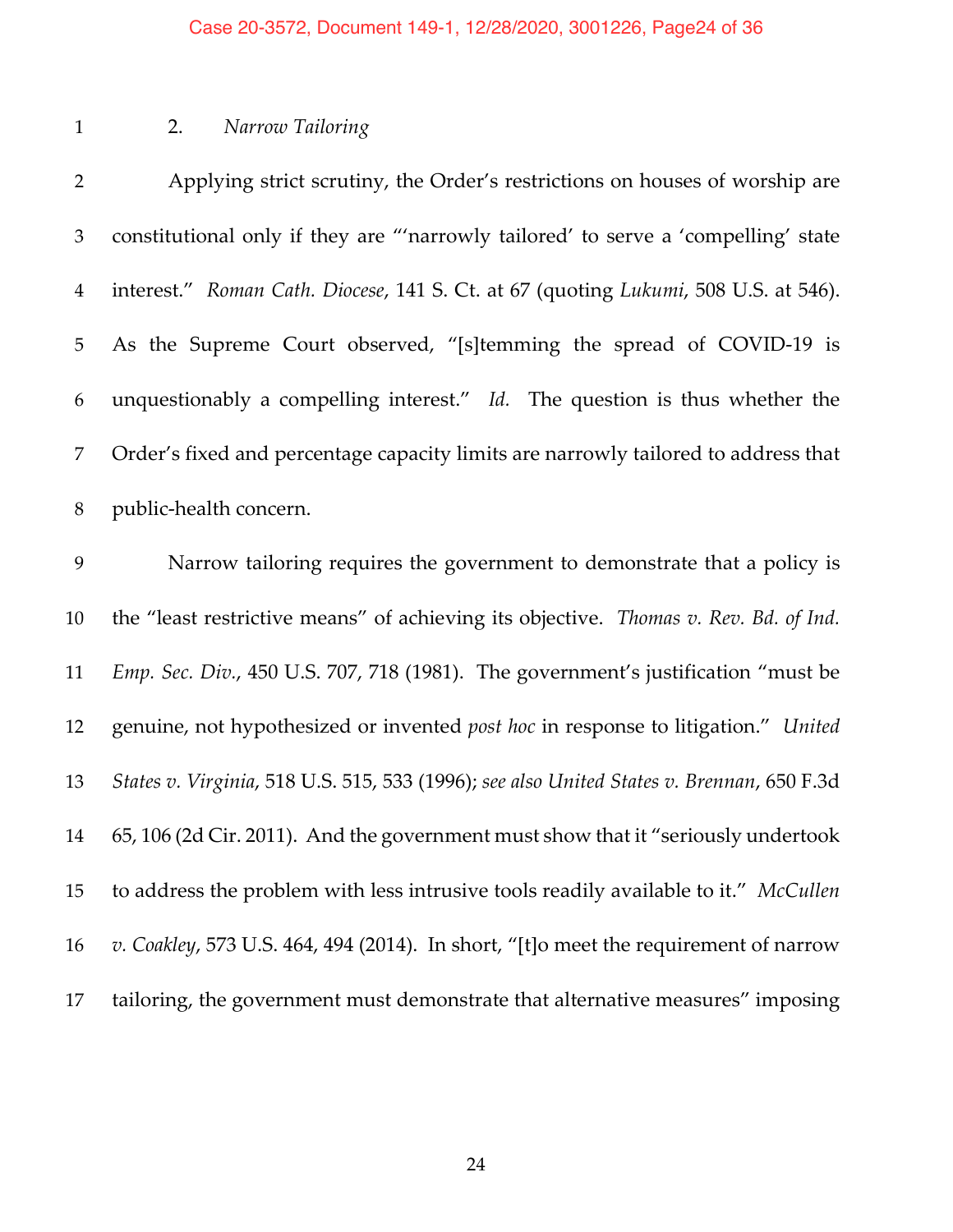#### Case 20-3572, Document 149-1, 12/28/2020, 3001226, Page25 of 36

 lesser burdens on religious liberty "would fail to achieve the government's interests, not simply that the chosen route was easier." *Id.* at 495.

 Regarding the fixed capacity limits, the Governor has never seriously contended that they are narrowly tailored to stem the spread of COVID-19, and he appears to concede as much here. Those limits are "far more severe than has been shown to be required to prevent the spread of the virus at [Appellants'] services," particularly because the Governor has pointed to no evidence of any outbreaks related to Appellants' churches and synagogues. *Roman Cath. Diocese*, 141 S. Ct. at 67. Most obviously, the 10- and 25-person restrictions do not account in any way for the sizes of houses of worship in red and orange zones. Two Diocese churches originally affected by the Order seat over 1,000 people, and more than ten accommodate over 700. Likewise, Agudath Israel of Kew Garden Hills has a capacity of over 400. "It is hard to believe that admitting more than 10 people to a 1,000-seat church or 400-seat synagogue would create a more serious health risk than the many other activities that the State allows." *Id.*

 The fixed capacity limits also bear little relation to the particular COVID-19 transmission risks the Governor identifies. As an initial matter, the Governor's identification of those risks relied on broad generalizations made by public-health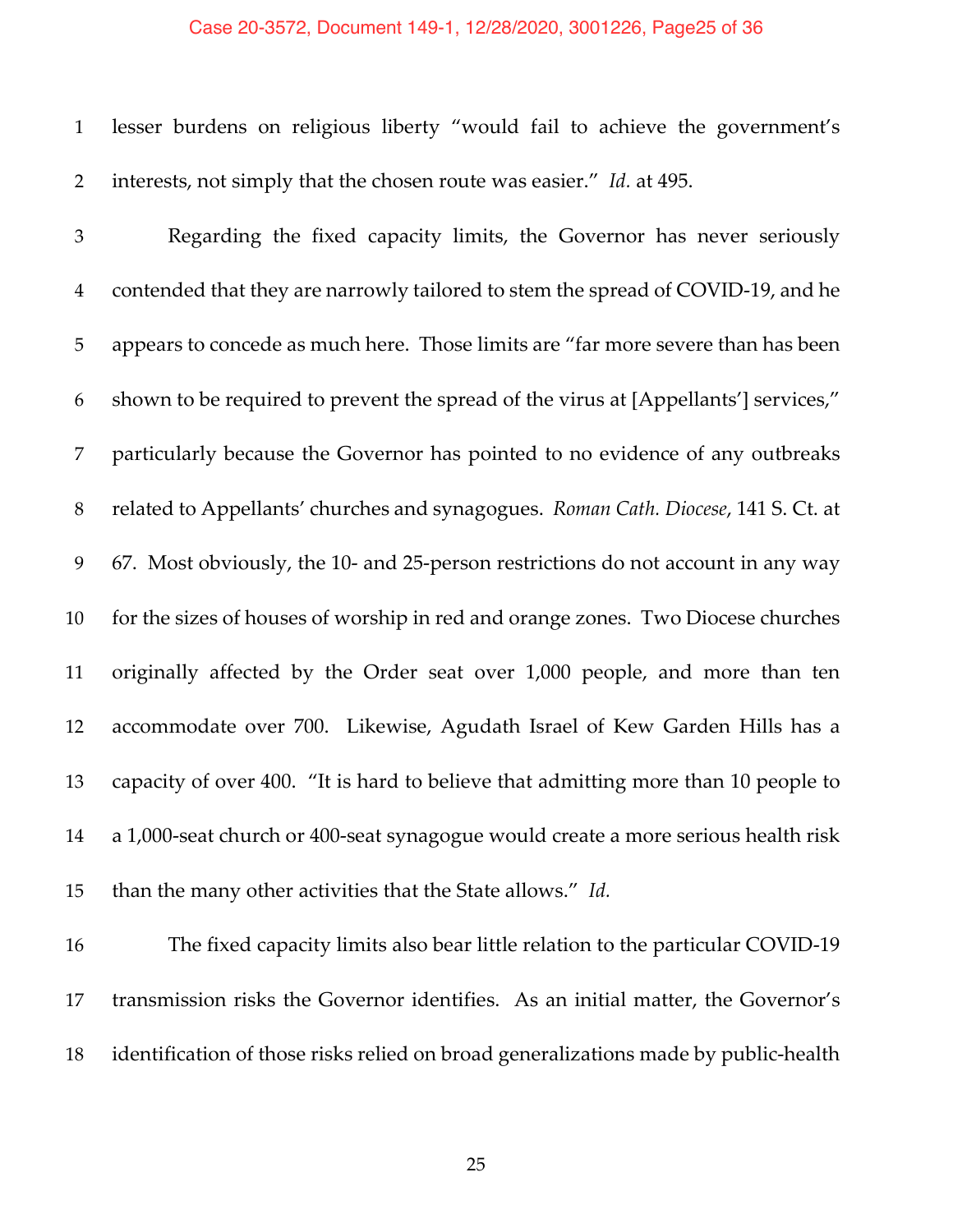officials about inherent features of religious worship. *See, e.g.*, App'x, No. 20-3572, at 294 ("Generally, the congregants are arriving and leaving at the same period 3 and are together over an extended period of time.").<sup>18</sup> The government must normally refrain from making assumptions about what religious worship requires. *See Our Lady of Guadalupe Sch. v. Morrissey-Berru*, 140 S. Ct. 2049, 2055 (2020) ("The First Amendment protects the right of religious institutions 'to decide for themselves, free from state interference, matters of church government as well as those of faith and doctrine.'" (quoting *Kedroff v. Saint Nicholas Cathedral of Russian Orthodox Church in N. Am*., 344 U.S. 94, 116 (1952))). Even taking these assertions at face value, however, the Governor must explain why the Order's density restrictions targeted at houses of worship are more effective than generally applicable restrictions on the duration of gatherings or requirements regarding masks and distancing. The Governor may not, of course, presume that religious communities will not comply with such generally applicable regulations. *See*

<sup>&</sup>lt;sup>18</sup> Recent public statements from the Governor cast some doubt on his experts' claims that religious worship is self-evidently riskier than secular activities. In an address on December 11, 2020, the Governor presented a chart showing that, per "Statewide Contact Tracing Data," "Religious Activities" were the exposure source for only 0.69% of new COVID-19 infections in the state from September through November. This figure is comparable to, or lower than, the equivalent proportion for categories of activity deemed "essential": 0.84% for "Manufacturing," 0.66% for "Construction," and 0.55% for "Professional Services." *See* Governor Andrew M. Cuomo, *Governor Cuomo Announces Updated Zone Metrics, Hospital Directives and Business Guidelines*, YouTube (Dec. 11, 2020), https://youtu.be/QA1TdlK146Y.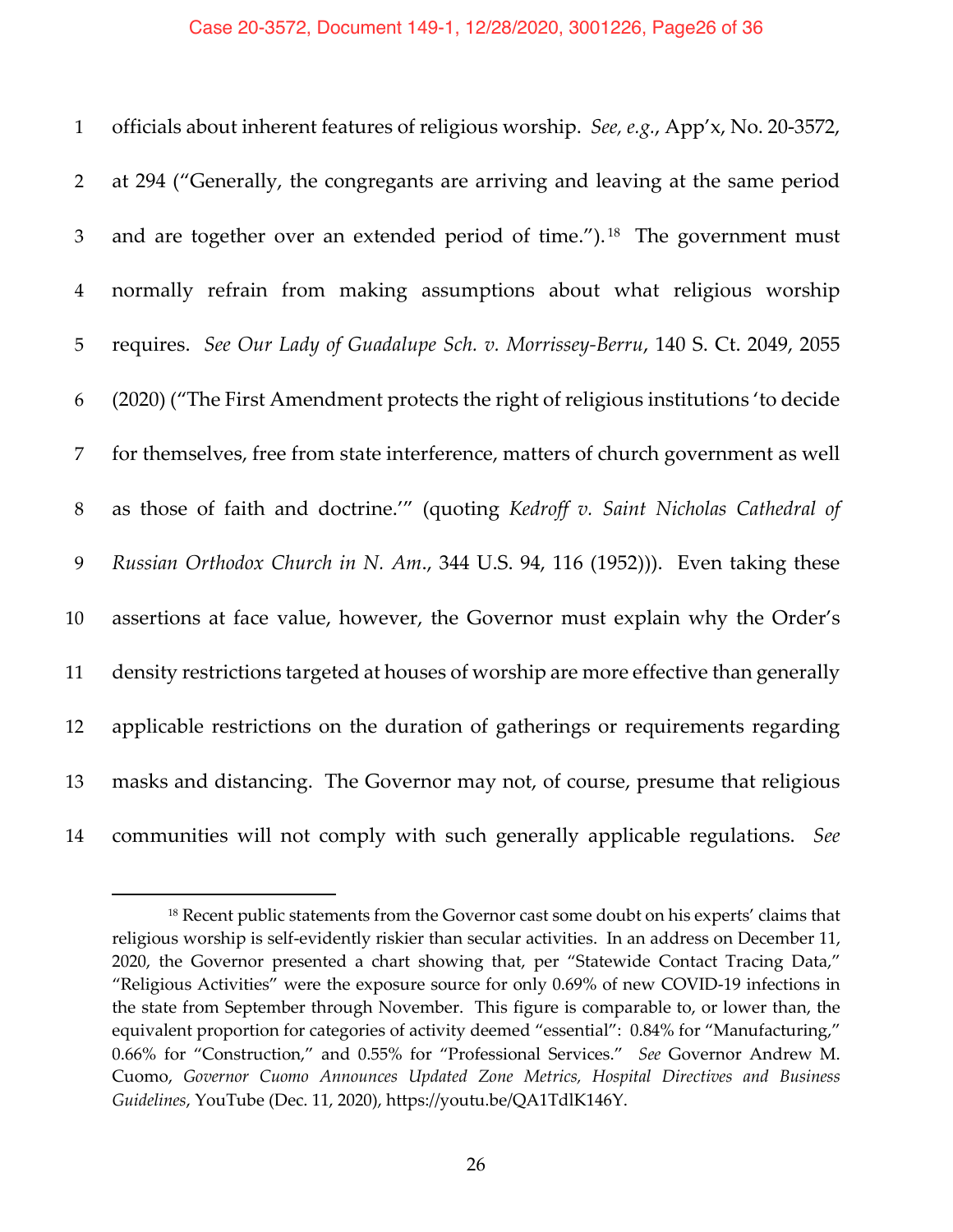*Roberts v. Neace*, 958 F.3d 409, 414 (6th Cir. 2020) ("What [the Governor] can't do is assume the worst when people go to worship but assume the best when people go to work or go about the rest of their daily lives in permitted social settings."). Here, Appellants have in fact made clear that they would follow generally applicable public-health regulations.

 While essentially conceding that the fixed capacity limits are not narrowly tailored, the Governor continues to defend the percentage capacity limits. In particular, he notes that the New York State Building Code calculates maximum occupancy differently depending on the use of a particular building, and argues that "using a uniform percentage-of-occupancy limit" for religious and secular institutions alike "may produce very different results in terms of population density." Appellee's Br., No. 20-3572, at 40–41. In other words, the Governor appears to assert—for the first time in his opposition brief—that the percentage occupancy limits were in fact a narrowly tailored effort to stem the tide of COVID-19 transmission.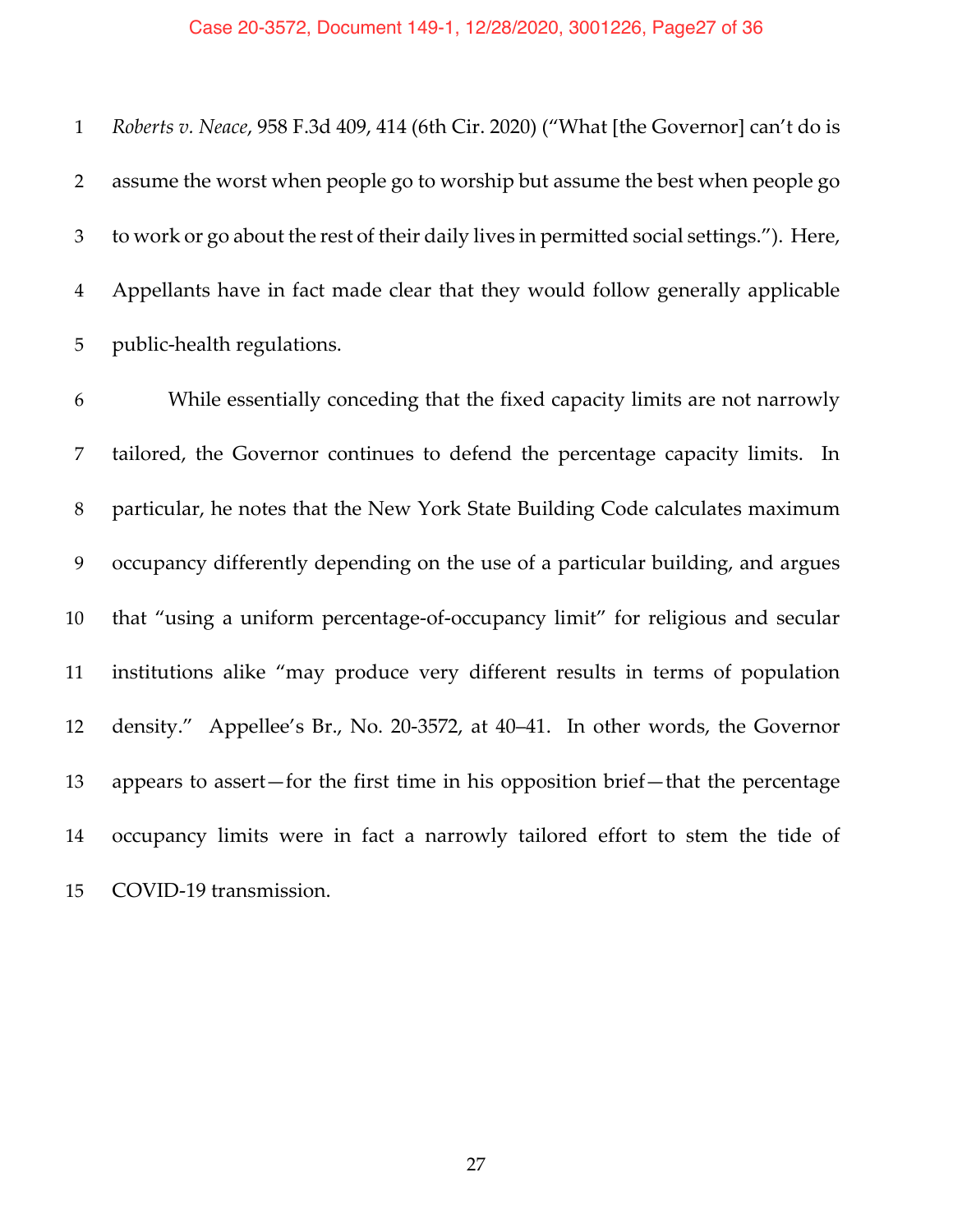| $\mathbf{1}$   | We remand for the district court to consider in the first instance whether the                  |
|----------------|-------------------------------------------------------------------------------------------------|
| 2              | percentage capacity limits can survive strict scrutiny. <sup>19</sup> It bears noting, however, |
| 3              | that the Building Code's occupancy calculations do not refer to "houses of                      |
| $\overline{4}$ | worship," but are instead based on neutral considerations like the type of seating              |
| 5              | used and the "function of [the] space." N.Y. State Building Code SS 1004.5, 1004.6.             |
| 6              | In addition, the Governor's invocation of the Building Code for the first time on               |
| 7              | appeal suggests a post hoc rationalization. Cf., e.g., Colo. Christian Univ. v. Weaver,         |
| 8              | 534 F.3d 1245, 1268 (10th Cir. 2008) (McConnell, J.) ("We cannot and will not                   |
| 9              | uphold a statute that abridges an enumerated constitutional right on the basis of a             |
| 10             | factitious governmental interest found nowhere but in the defendants' litigating                |
| 11             | papers."). Indeed, it appears to highlight the absence of contemporaneous                       |

<sup>19</sup> Before the Supreme Court's *Roman Catholic Diocese* decision, all parties to this litigation were focused primarily on the Order's fixed capacity limits. Agudath Israel chose to challenge only those limits in its application for injunctive relief in the Supreme Court. Similarly, Agudath Israel's counsel represented to this Court during oral argument on its motion for an injunction pending appeal that it was not, at that time, objecting to the 25% capacity restriction. Under these circumstances, we remand Agudath Israel's motion for a preliminary injunction as to the percentage capacity limits for the district court to decide in the first instance in light of the Supreme Court's decision and this opinion. *Cf*. *Robinson v. Murphy*, No. 20A95, 2020 WL 7346601 (U.S. Dec. 15, 2020) (vacating order denying injunctive relief, sought against enforcement of New Jersey's percentage capacity limits on indoor gatherings, and remanding to the Third Circuit "with instructions to remand to the District Court for further consideration in light of" *Roman Catholic Diocese*).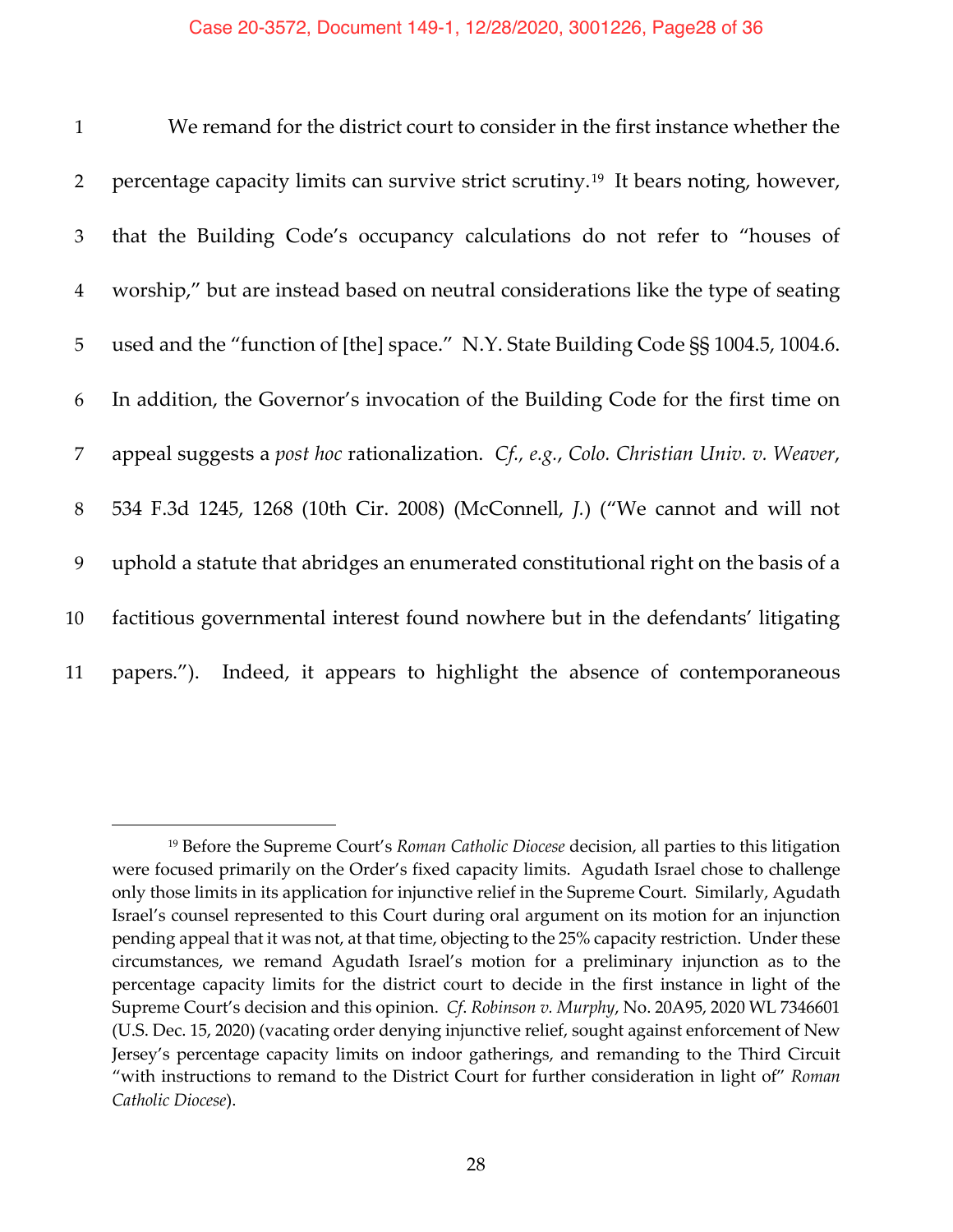#### Case 20-3572, Document 149-1, 12/28/2020, 3001226, Page29 of 36

 evidence about where the specific percentage capacity limits for houses of worship came from.

## 3. *COVID-19 and Judicial Review*

 Finally, the context of a public-health emergency does not change the result. The district courts, the motions panel of this Court, and the Governor relied on *Jacobson v. Massachusetts*, 197 U.S. 11 (1905), as support for the notion that courts 7 should defer to the executive in the face of the COVID-19 pandemic.<sup>20</sup> But this reliance on *Jacobson* was misplaced.

 In *Jacobson*, the Supreme Court upheld a mandatory vaccination law against a substantive due process challenge. *Jacobson* predated the modern constitutional jurisprudence of tiers of scrutiny, was decided before the First Amendment was incorporated against the states, and "did not address the free exercise of religion." *Phillips v. City of New York*, 775 F.3d 538, 543 (2d Cir. 2015); *see Roman Cath. Diocese*, 141 S. Ct. at 70 (Gorsuch, *J.*, concurring) ("*Jacobson* hardly supports cutting the Constitution loose during a pandemic. That decision involved an entirely

 The district courts, motions panel, and Governor also relied heavily on the Chief Justice's concurring opinion in *South Bay*. Whatever persuasive value that opinion may have had in the early months of the COVID-19 pandemic, the Supreme Court's decision in *Roman Catholic Diocese* has supplanted *South Bay*. *See Roman Cath. Diocese*, 141 S. Ct. at 70 (Gorsuch, *J.*, concurring) ("Rather than apply a nonbinding and expired concurrence from *South Bay*, courts must resume applying the Free Exercise Clause.").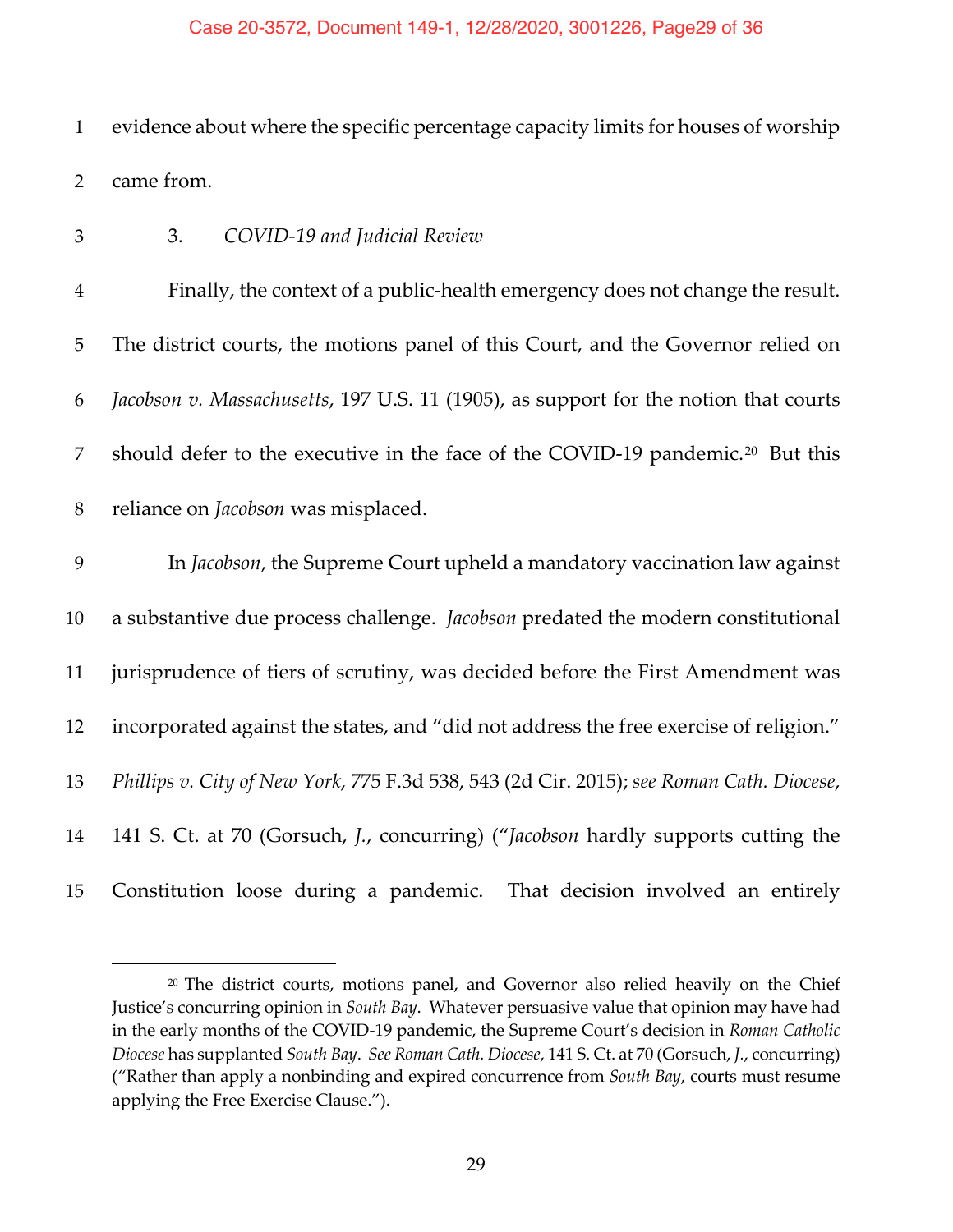#### Case 20-3572, Document 149-1, 12/28/2020, 3001226, Page30 of 36

 different mode of analysis, an entirely different right, and an entirely different kind of restriction."). Indeed, the *Jacobson* Court itself specifically noted that "even if based on the acknowledged police powers of a state," a public-health measure "must always yield in case of conflict with . . . any right which [the Constitution] gives or secures." 197 U.S. at 25.

 The fact that this case arises from a global pandemic is most relevant at the first prong of strict scrutiny—that is, "[s]temming the spread of COVID-19 is unquestionably a compelling interest." *Roman Cath. Diocese*, 141 S. Ct. at 67. Our focus then turns to whether the restrictions at issue are narrowly tailored and use the least restrictive means available to achieve that interest. To be sure, the uncertainties that accompany many novel emergencies may make it difficult to assess whether, for example, a less restrictive alternative actually exists—calling for a measure of humility on the part of the reviewing judge. But we grant no special deference to the executive when the exercise of emergency powers infringes on constitutional rights. That is precisely what the three-tiered framework for analyzing constitutional violations is for, and courts may not defer to the Governor simply because he is addressing a matter involving science or public health. "[E]ven in a pandemic, the Constitution cannot be put away and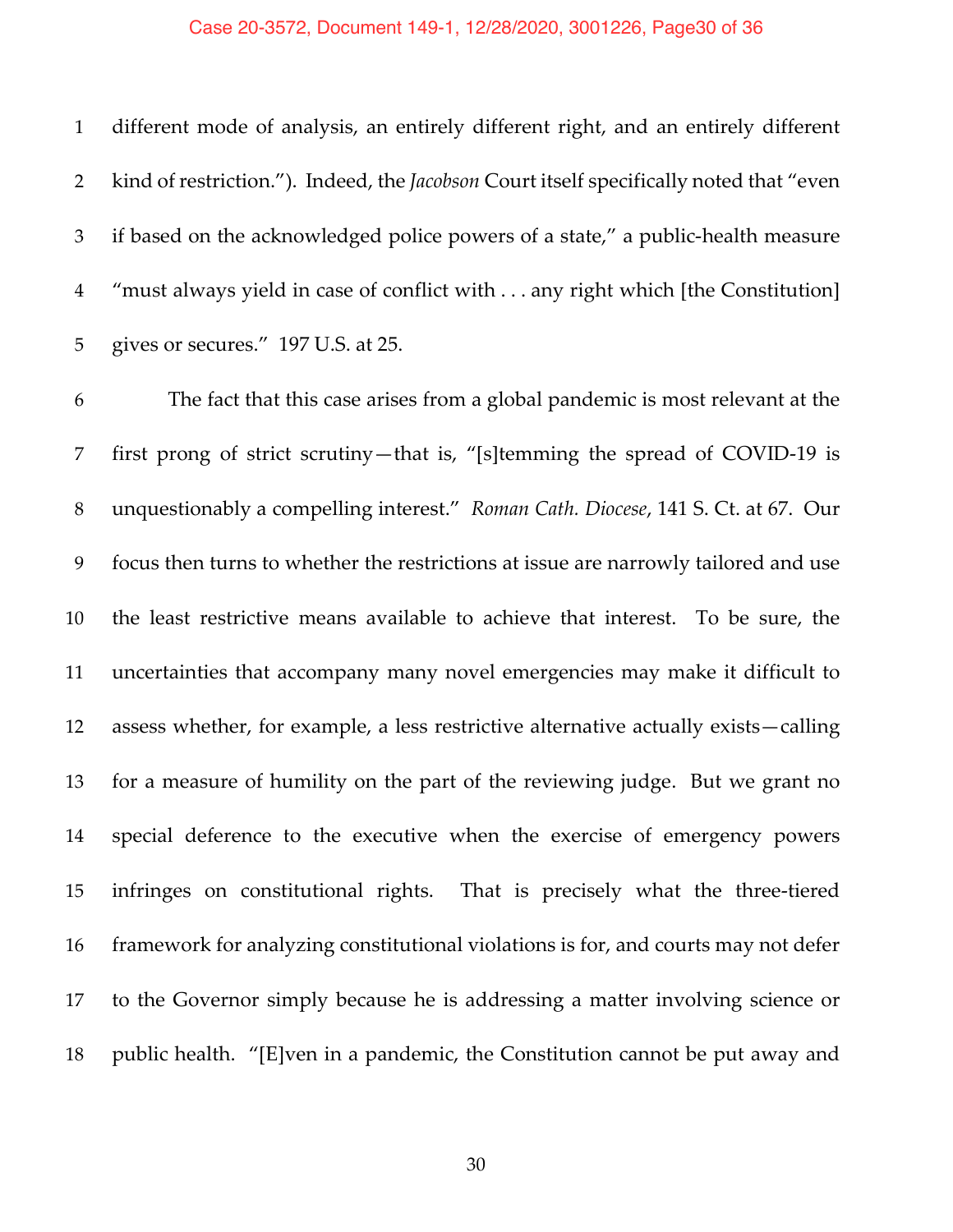# Case 20-3572, Document 149-1, 12/28/2020, 3001226, Page31 of 36

| $\mathbf{1}$   | forgotten." Id. at 68; see also id. (confirming that "we have a duty to conduct a      |
|----------------|----------------------------------------------------------------------------------------|
| 2              | serious examination" into the necessity of public-health measures that infringe on     |
| 3              | constitutionally protected rights); Calvary Chapel, 140 S. Ct. at 2615 (Kavanaugh, J., |
| $\overline{4}$ | dissenting) ("[H]istory is littered with unfortunate examples of overly broad          |
| 5              | judicial deference to the government when the government has invoked                   |
| 6              | emergency powers and asserted crisis circumstances to override equal-treatment         |
| 7              | and free-speech principles.").                                                         |
| 8              | To be clear, the First Amendment does not categorically exempt houses of               |
| 9              | worship from government regulation. See, e.g., Roman Cath. Diocese, 141 S. Ct. at      |
| 10             | 74 (Kavanaugh, J., concurring) ("In light of the devastating pandemic, I do not        |
| 11             | doubt the State's authority to impose tailored restrictions-even very strict           |
| 12             | restrictions-on attendance at religious services and secular gatherings alike.").      |
| 13             | And judges "are not public health experts" and "should respect the judgment of         |
| 14             | those with special expertise and responsibility in this area." Id. at 68. But where    |
| 15             | government regulations "single out houses of worship for especially harsh              |
| 16             | treatment," the government must demonstrate that its policies are narrowly             |
| 17             | tailored. <i>Id.</i> at 66. The Governor has failed to do that in this case.           |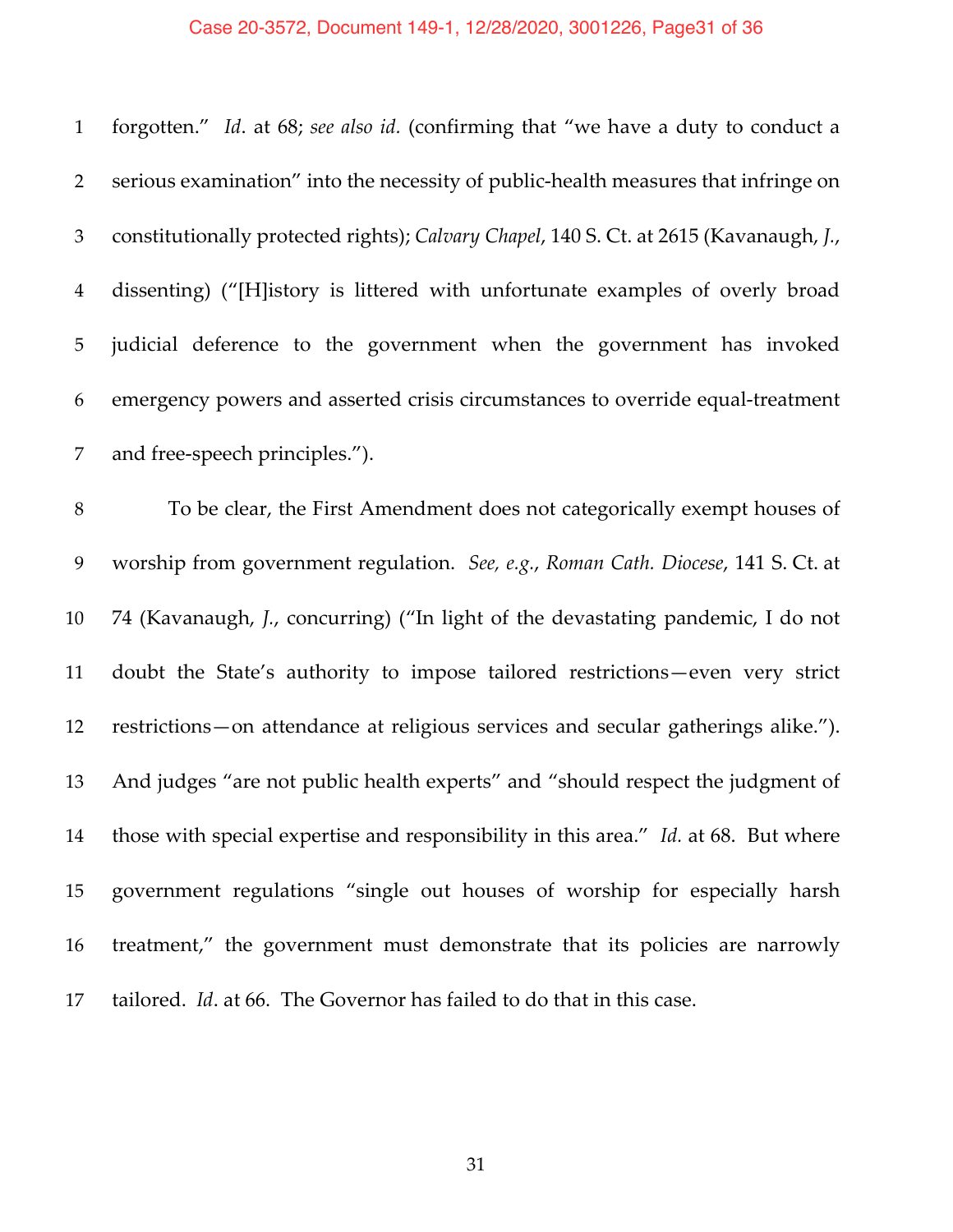# 1 C. Irreparable Harm

| $\overline{2}$ | As the Supreme Court held, "[t]here can be no question that the [fixed                 |
|----------------|----------------------------------------------------------------------------------------|
| 3              | capacity limits], if enforced, will cause irreparable harm." Id. at 67. "The loss of   |
| $\overline{4}$ | First Amendment freedoms, for even minimal periods of time, unquestionably             |
| 5              | constitutes irreparable injury." Id. (quoting Elrod v. Burns, 427 U.S. 347, 373 (1976) |
| 6              | (plurality op.)). And Appellants have clearly shown that the fixed capacity limits     |
| 7              | impair their free exercise of religion by severely restricting the number of           |
| $8\,$          | congregants who may participate in worship services.                                   |
| 9              | The Diocese presented evidence that its parishioners were "devastated" by              |
| 10             | the effective closure of its churches, with some "crying" "at the front door" when     |
| 11             | told they could not enter. Joint App'x, No. 20-3590, at 657. Likewise, Agudath         |
| 12             | Israel submitted unrebutted testimony that it would be "impossible" for its            |
| 13             | congregants to "comply with both their religious obligations and the limitations       |
| 14             | of" the Order. App'x, No. 20-3572, at 257. As the Supreme Court observed:              |
| 15             | If only 10 [or 25] people are admitted to each service, the great                      |
| 16             | majority of those who wish to attend Mass on Sunday or services in a                   |
| 17             | synagogue on Shabbat will be barred. And while those who are shut                      |
| 18             | out may in some instances be able to watch services on television,                     |
| 19             | such remote viewing is not the same as personal attendance.                            |
| 20             | Catholics who watch a Mass at home cannot receive communion, and                       |

 there are important religious traditions in the Orthodox Jewish faith 22 that require personal attendance.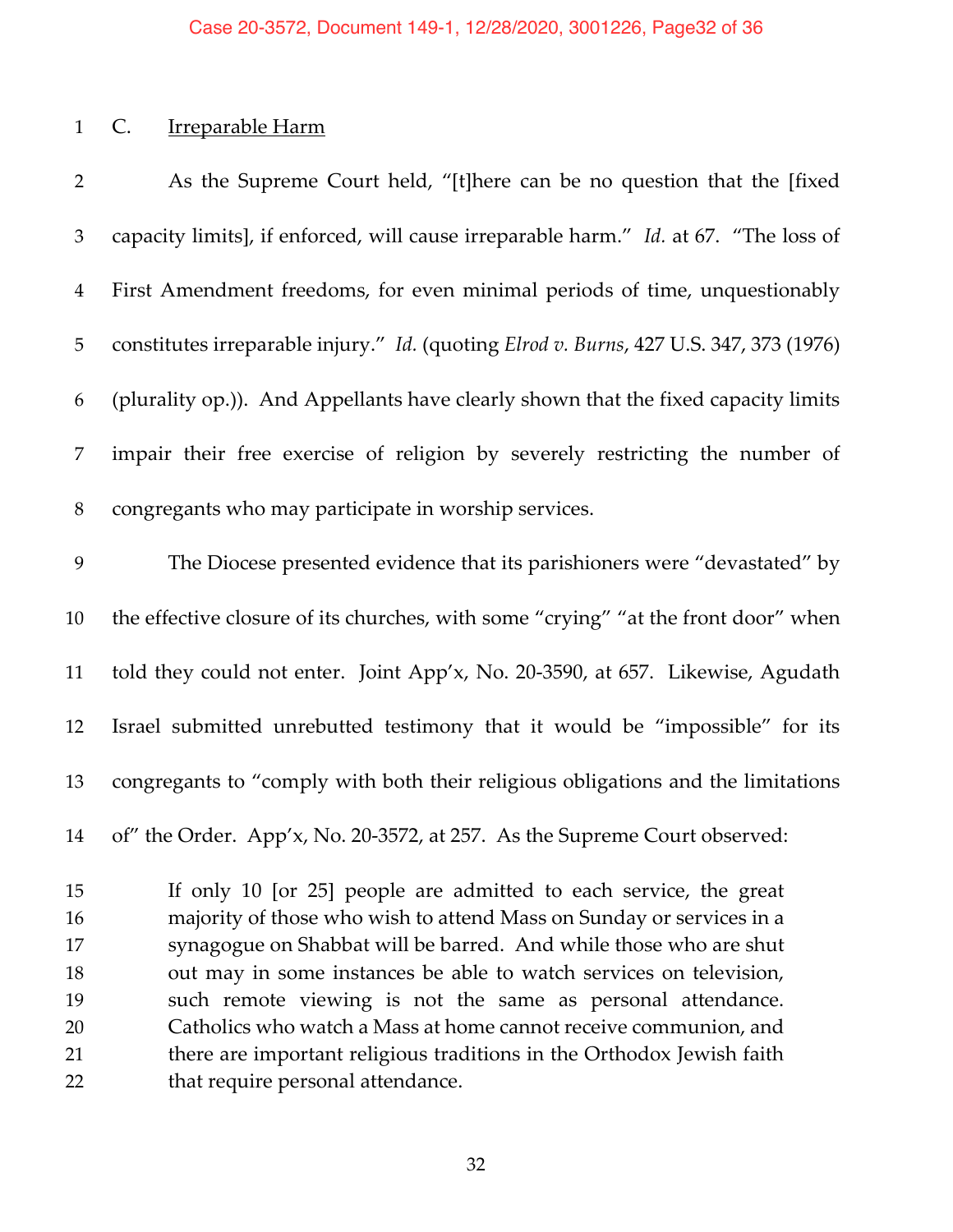#### *Roman Cath. Diocese*, 141 S. Ct. at 67–68.

 The court below concluded that Agudath Israel had not demonstrated irreparable harm because its congregants could "continue to observe their religion" with "modifications." This was error. *See, e.g.*, *Hernandez v. Comm'r*, 490 U.S. 680, 699 (1989) ("It is not within the judicial ken to question the centrality of particular beliefs or practices to a faith, or the validity of particular litigants' interpretations of those creeds."). Religious adherents are not required to establish irreparable harm independent of showing a Free Exercise Clause violation because a "presumption of irreparable injury . . . flows from a violation of constitutional rights." *Jolly v. Coughlin*, 76 F.3d 468, 482 (2d Cir. 1996). Nevertheless, as Agudath Israel explained, Orthodox Jews are obligated to have an in-person minyan—a quorum—before some of Judaism's most sacred rituals. Orthodox Jews also desist from using electronics on Shabbat, so in-person gatherings are necessary for Agudath Israel's congregants. Appellants have demonstrated irreparable harm that would result without a preliminary injunction against enforcement of the Order's fixed capacity limits on houses of worship.

 As to the percentage capacity limits, if the district court concludes that the plaintiffs are likely to prevail on their Free Exercise claims, it would follow that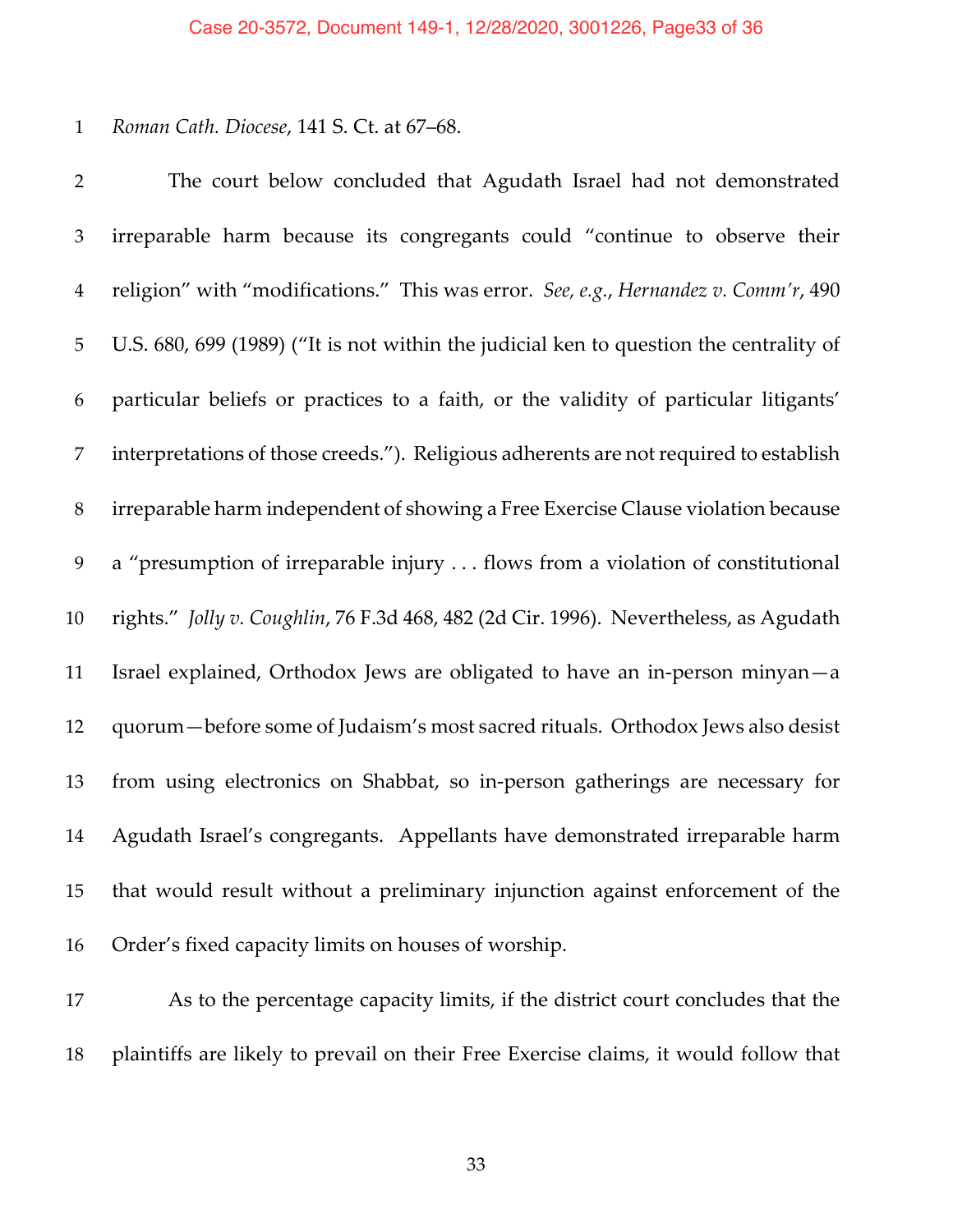the Order causes irreparable harm. *See Elrod*, 427 U.S. at 373; *Jolly*, 76 F.3d at 482; *Covino v. Patrissi*, 967 F.2d 73, 77 (2d Cir. 1992) (noting that a plaintiff "has sufficiently demonstrated for preliminary injunction purposes that he may suffer irreparable harm arising from a possible deprivation of his constitutional rights"); *see also* 11A Charles Allen Wright & Arthur R. Miller, *Federal Practice & Procedure* § 2948.1 (3d ed. 2020) ("When an alleged deprivation of a constitutional right is involved, such as . . . freedom of religion, most courts hold that no further showing of irreparable injury is necessary." (footnote omitted)). Because the deprivation of First Amendment rights is an irreparable harm, in First Amendment cases "the likelihood of success on the merits is the dominant, if not the dispositive, factor." *N.Y. Progress & Prot. PAC v. Walsh*, 733 F.3d 483, 488 (2d Cir. 2013).

D. Public Interest

 The remaining injunction factor, the interest of the public, also favors granting injunctive relief. As the Supreme Court noted, "it has not been shown that granting the applications will harm the public," because the Governor has not "claimed that attendance at [Appellants'] services has resulted in the spread of the disease" or demonstrated that "public health would be imperiled if less restrictive measures were imposed." *Roman Cath. Diocese*, 141 S. Ct. at 68.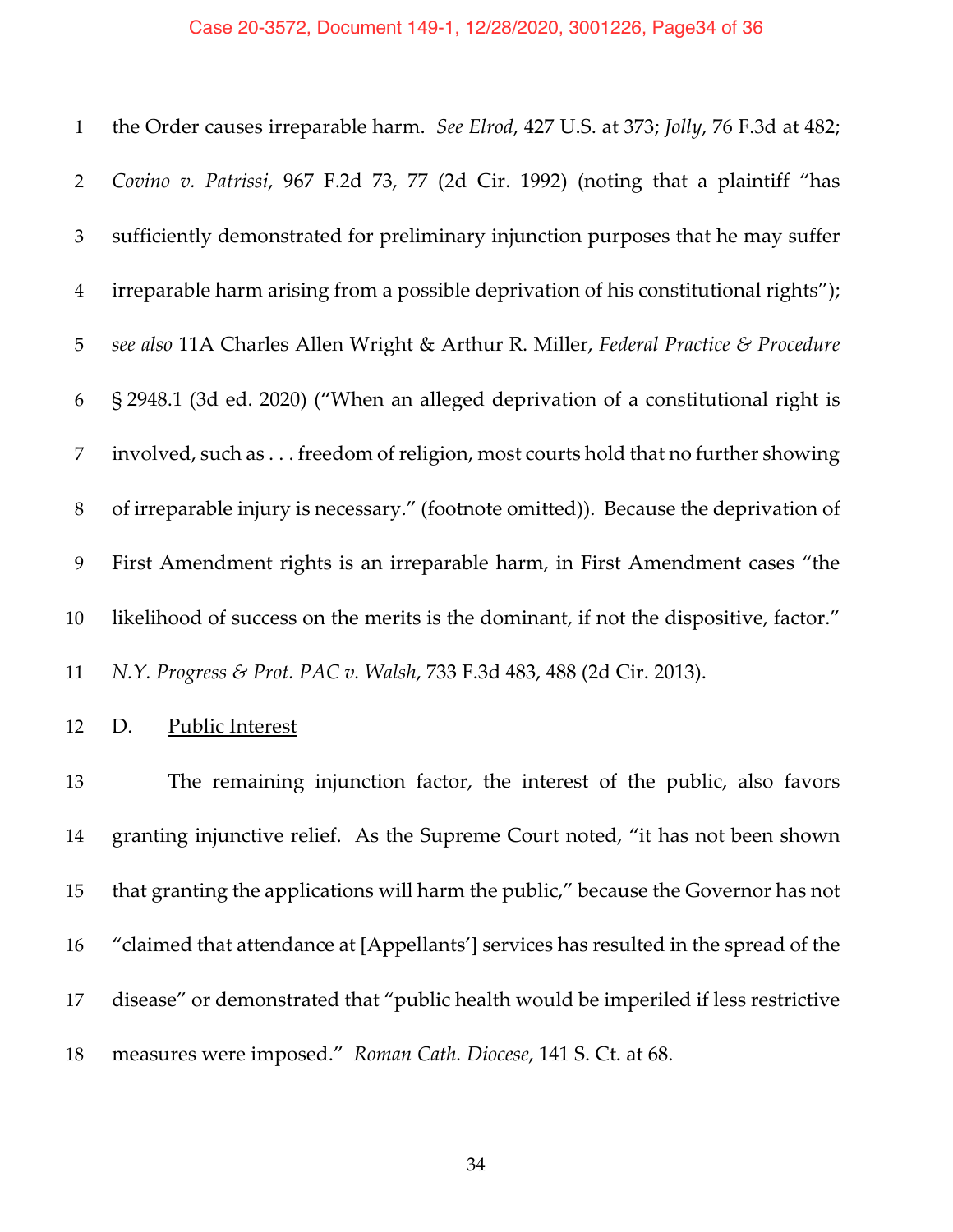# Case 20-3572, Document 149-1, 12/28/2020, 3001226, Page35 of 36

| $\mathbf{1}$   | No public interest is served by maintaining an unconstitutional policy when           |
|----------------|---------------------------------------------------------------------------------------|
| $\overline{2}$ | constitutional alternatives are available to achieve the same goal. The restrictions  |
| 3              | challenged here specially and disproportionately burden religious exercise, and       |
| $\overline{4}$ | thus "strike at the very heart of the First Amendment's guarantee of religious        |
| 5              | liberty." Id. Such a direct and severe constitutional violation weighs heavily in     |
| 6              | favor of granting injunctive relief.                                                  |
| $\overline{7}$ | <b>III. CONCLUSION</b>                                                                |
| $8\,$          | For the reasons set forth above, with respect to the Diocese's appeal,                |
| 9              | No. 20-3590, the district court's order is reversed. We remand to the district court  |
| 10             | with directions to grant a preliminary injunction against enforcement of the          |
| 11             | Order's 10- and 25-person occupancy limits on houses of worship.                      |
| 12             | With respect to Agudath Israel's appeal, No. 20-3572, the district court's            |
| 13             | order is likewise reversed to the extent that it denied Agudath Israel's motion for   |
| 14             | a preliminary injunction as to the Order's fixed capacity limits, and we remand to    |
| 15             | the district court with directions to grant a preliminary injunction against          |
| 16             | enforcement of those limits. The district court's order is vacated to the extent that |
| 17             | it denied a preliminary injunction against enforcement of the Order's 25% and 33%     |
| 18             | capacity limits on houses of worship. As to those limits, we remand for further       |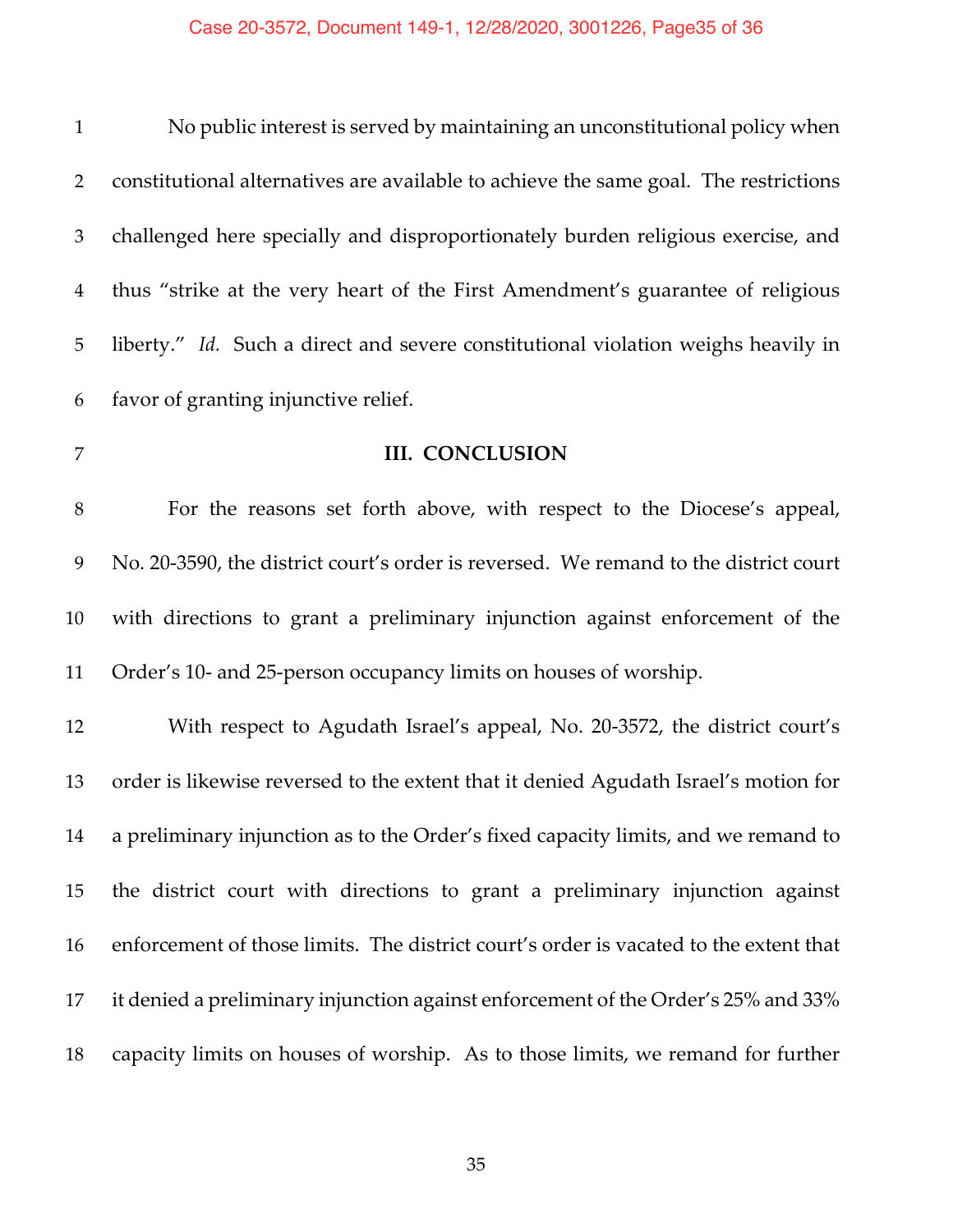## Case 20-3572, Document 149-1, 12/28/2020, 3001226, Page36 of 36

- proceedings consistent with this opinion, including the application of strict scrutiny in the analysis of Agudath Israel's likelihood of success on the merits. In the interest of judicial economy, all further proceedings and subsequent
- appeals shall be referred to this panel.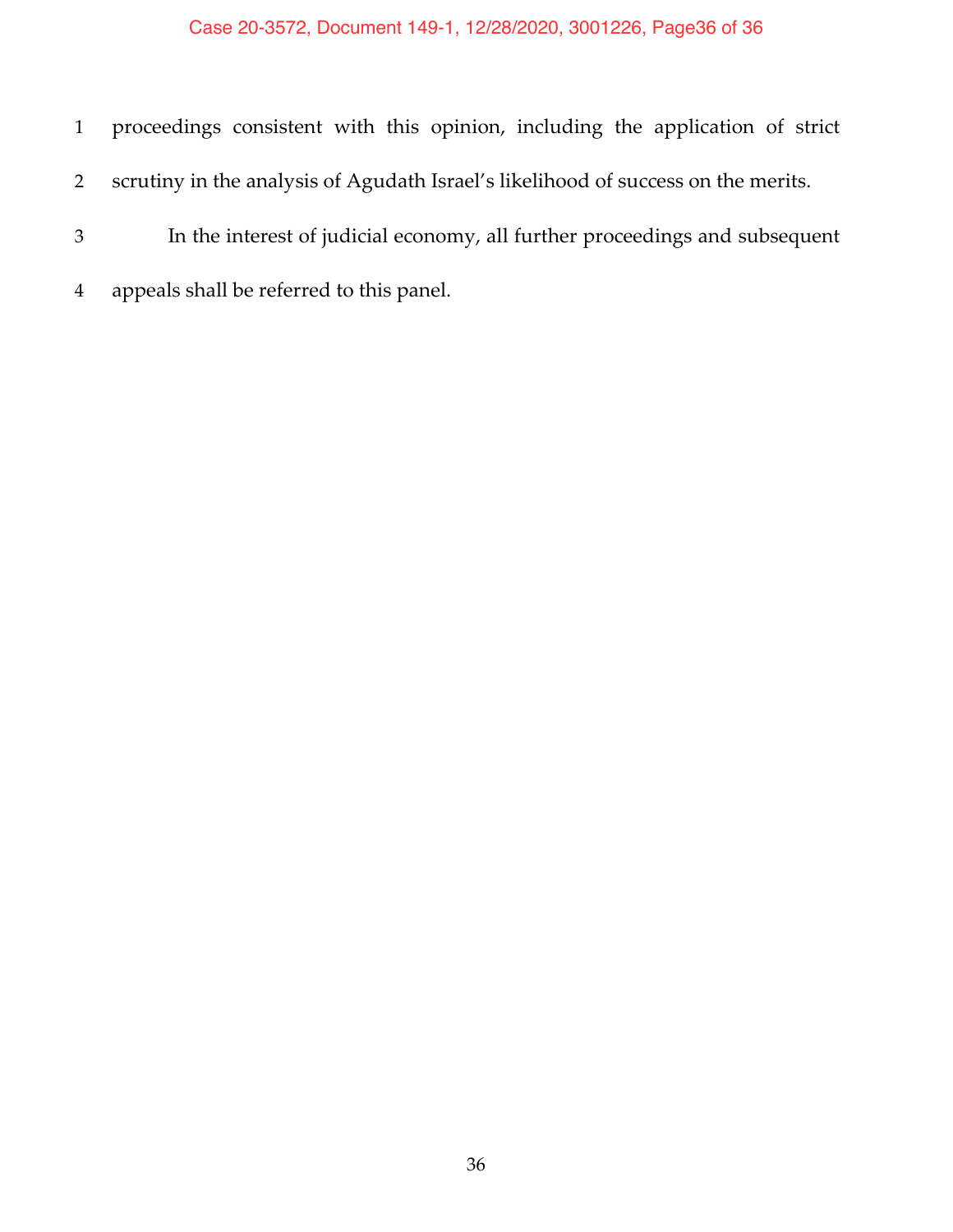### **United States Court of Appeals for the Second Circuit Thurgood Marshall U.S. Courthouse 40 Foley Square New York, NY 10007**

#### **DEBRA ANN LIVINGSTON CHIEF JUDGE** Date: December 28, 2020

Docket #: 20-3572cv Short Title: Agudath Israel of America v. Cuomo

### **CATHERINE O'HAGAN WOLFE CLERK OF COURT** DC Docket #: 20-cv-4834 DC Court: EDNY (BROOKLYN) DC Judge: Levy DC Judge: Matsumoto

## **BILL OF COSTS INSTRUCTIONS**

The requirements for filing a bill of costs are set forth in FRAP 39. A form for filing a bill of costs is on the Court's website.

The bill of costs must:

- \* be filed within 14 days after the entry of judgment;
- \* be verified;
- \* be served on all adversaries;
- \* not include charges for postage, delivery, service, overtime and the filers edits;
- \* identify the number of copies which comprise the printer's unit;
- \* include the printer's bills, which must state the minimum charge per printer's unit for a page, a cover, foot lines by the line, and an index and table of cases by the page;
- \* state only the number of necessary copies inserted in enclosed form;
- \* state actual costs at rates not higher than those generally charged for printing services in New
- York, New York; excessive charges are subject to reduction;

\* be filed via CM/ECF or if counsel is exempted with the original and two copies.